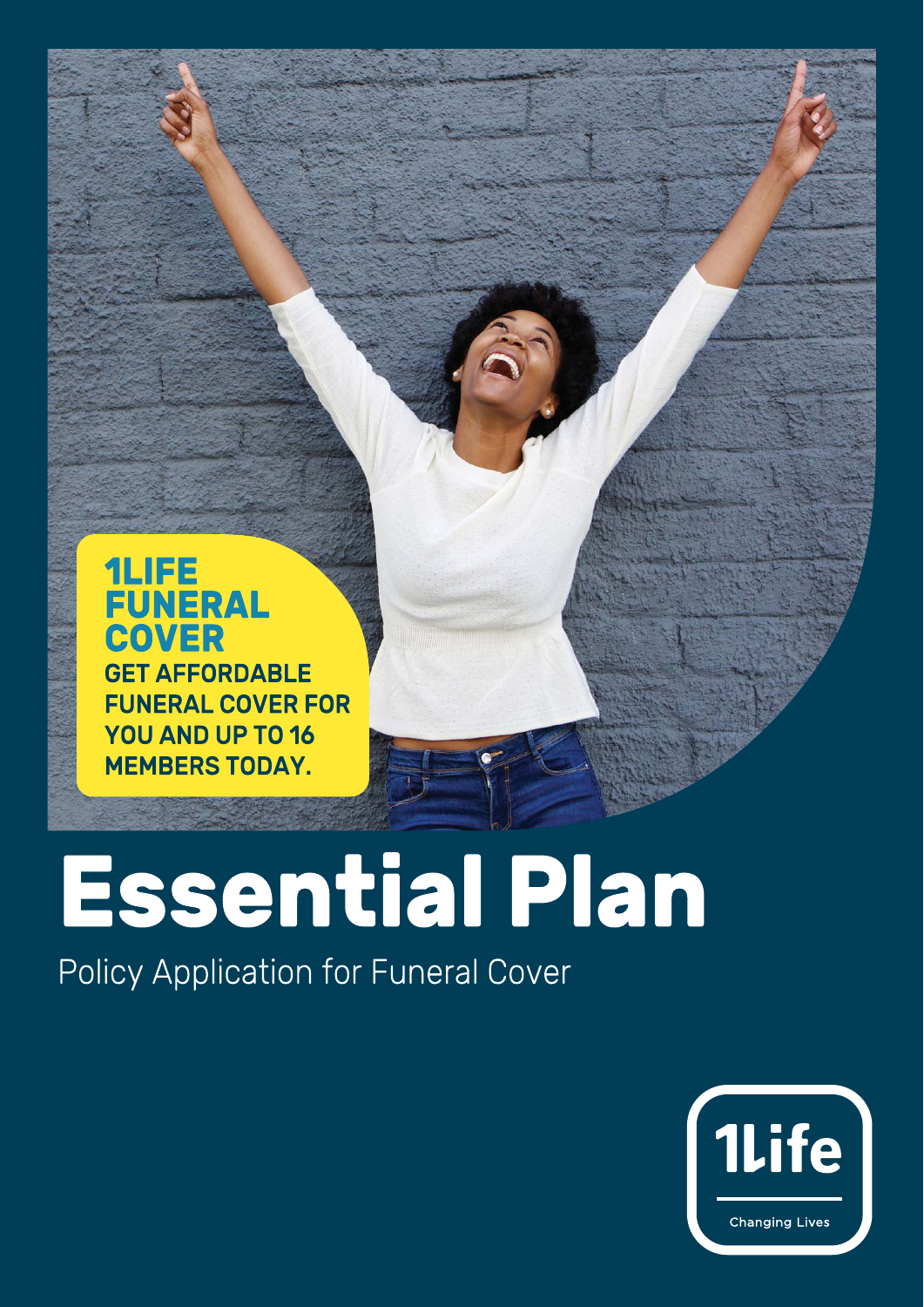

#### **WHO CAN BE COVERED?**

- **Policyholder** Must be a South African citizen aged 18 to 64 years.
- **Spouse** A person, to whom the policyholder is legally married under South African law.
- **Children**  You or your spouse's own children; legally adopted or step children; who are under the age of 21 or under the age of 25 if a full time student at any tertiary educational institution registered in terms of legislation of the Republic of South Africa.
- **Extended Family Members (including Parents / Parents-in-Law)** The policyholder can cover him or herself and up to 10 additional extended family members up to the age of 84 years.

Additional spouses defined as above, grandparents and grandchildren of the policyholder or spouse, brothers, sisters, brothers and sistersin-law, nephews, nieces, aunts, uncles, cousins and children 21 years and older, and not studying.

#### **BENEFITS INCLUDED IN YOUR POLICY**

#### **Burial Repatriation Benefit**

- The benefit provides transportation of the deceased from the place of death, which includes the Republic of South Africa, Namibia, Zimbabwe, Botswana, Swaziland, Lesotho and Mozambique (south of the 22nd parallel) to the final funeral home closest to the place of burial within the borders of South Africa, and adheres to cultural requirements in this respect.
- Provision has been made for one family member to accompany the deceased during transportation and accommodation for this family member will be catered for.
- To redeem this benefit upon the death of any assured life on the policy, please contact 011 745 9106

#### **Continuation Option**

- A continuation option is available to the first spouse of the policyholder in the event of an approved claim on the life of the policyholder, if there is no first spouse, the option will revert to the eldest life assured on the policy that is aged 18 to 64 years.
- This option must be exercised in the prescribed manner within 90 days of the death of the policyholder, failing which the policy and cover in terms of the policy in respect of all assured lives shall lapse and no further benefit shall be payable.
- If the continuation option is exercised subject to the conditions of the policy, the member shall take over the premium payments in terms of this policy and shall become the policyholder and the assured lives will continue to enjoy cover and no new waiting periods or exclusions shall be imposed.

#### **WAITING PERIODS**

- The waiting period for natural death on the funeral plan is 6 months and 6 paid premiums.
- There is no waiting period for accidental death of any Assured Lives covered on the policy after the receipt of the first premium.
- The above also applies to Assured Lives who have been added onto the policy after the policy has commenced.

#### **IMPORTANT DETAILS**

|       | <b>CLIENT SERVICE (POLICY INFORMATION)</b> |
|-------|--------------------------------------------|
| Tel   | 011 568 0380                               |
| Fax   | 011 388 2992                               |
| Email | queries@1pointadmin.co.za                  |

#### **CLAIMS**

| Tel   | 0800 007 700             |
|-------|--------------------------|
| Fax   | 086 695 6497             |
| Email | brokerclaims@1life.co.za |

#### **OPTIONAL BENEFITS**

#### **1Life Benefits**

These benefits (Discount Coupons and Legal Assistance) are optional at R10.50. You may add or remove this benefit at any time without affecting the benefits offered under the Essential Plan or you could only select the 1Life Benefits without entering into the Essential Plan.

#### **Discount Coupons**

Policyholders enjoy access to discount coupons over a wide range of goods across various brands and products available from Shoprite, Checkers and Checkers Hyper stores nationwide. To access your discount coupons:

- Simply dial \*120\*7706# from any mobile phone and follow the prompts.
- The coupons will be delivered via SMS to the mobile phone.
- Present the coupon at the till point before making payment and the discounts will be provided. Limited to a maximum of 5 units per month of each discounted item.

#### **Legal Assistance**

These services are available to policyholders 24 hours a day, 365 days a year by simply phoning 0861 663 5433 (0861 ONELIFE). Assistance is given as often as is needed on any legal matter, limited only to South African law and includes the following:

- Telephonic legal advice.
- Legal templates and guidance documentation for certain standard or routine legal needs.
- Free 30 minute consultation with a panel attorney, if needed.
- **N.B The above does not include legal representation in a court of law.**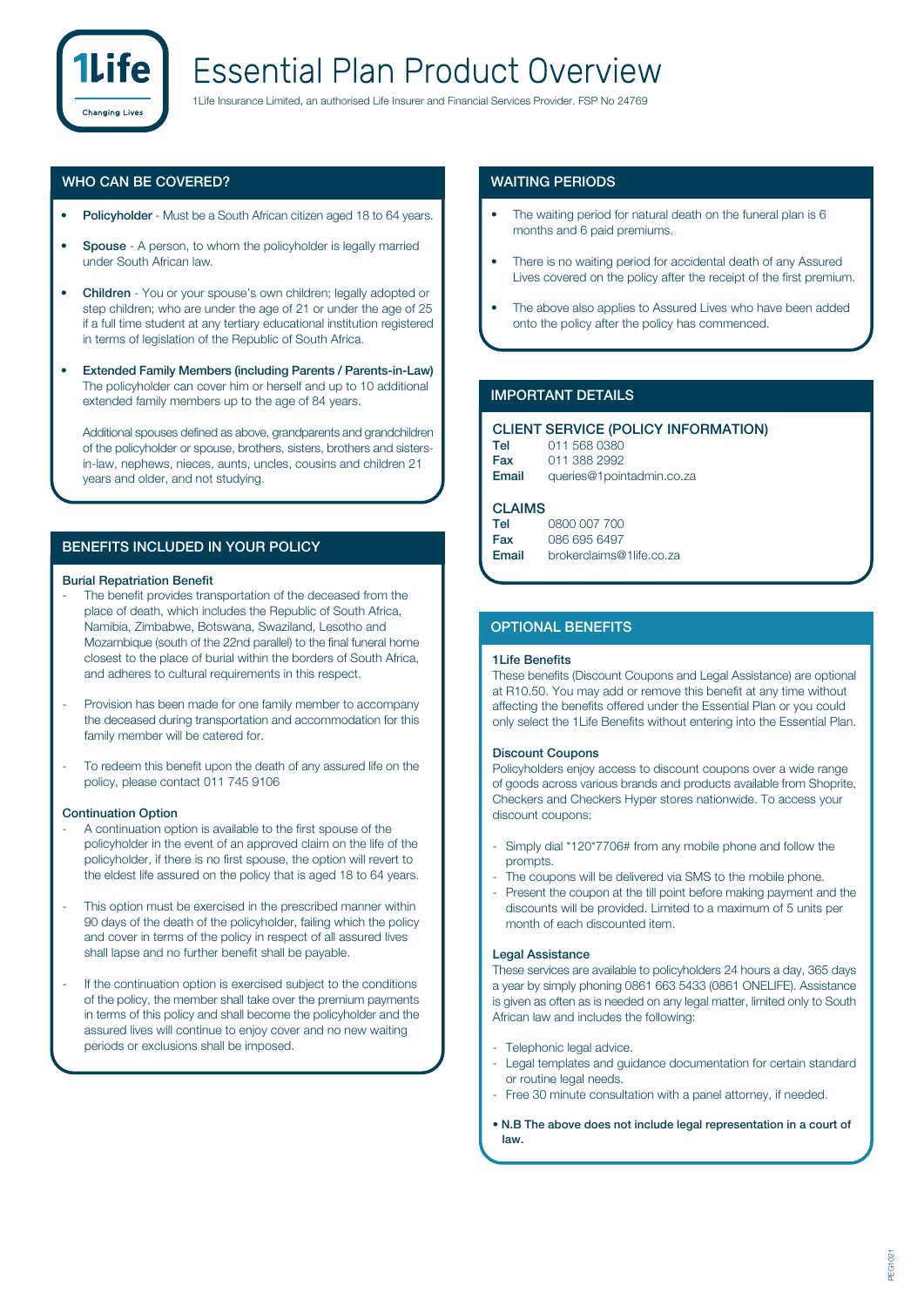

#### **BENEFITS AND PREMIUMS**

- These amounts are the monthly premiums payable in advance.
- The minimum premium for the Essential Plan is R112 per month excluding Top Up Benefits and 1Life Benefits.

| SINGLE PLAN (POLICYHOLDER)   |                        |                                          |                                          |                              |                              |                              |  |  |
|------------------------------|------------------------|------------------------------------------|------------------------------------------|------------------------------|------------------------------|------------------------------|--|--|
| <b>CURRENT</b><br><b>AGE</b> | <b>PLAN1</b><br>R8 500 | PLAN <sub>2</sub><br>R <sub>15</sub> 000 | PLAN <sub>3</sub><br>R <sub>22</sub> 500 | PLAN <sub>4</sub><br>R30 000 | PLAN <sub>5</sub><br>R40 000 | PLAN <sub>6</sub><br>R50 000 |  |  |
| 18 to 24                     | R <sub>112</sub>       | R138                                     | R <sub>140</sub>                         | R <sub>154</sub>             | R <sub>169</sub>             | R <sub>173</sub>             |  |  |
| 25 to 34                     | R <sub>118</sub>       | R <sub>149</sub>                         | R <sub>151</sub>                         | R <sub>163</sub>             | R <sub>174</sub>             | R <sub>188</sub>             |  |  |
| 35 to 44                     | R <sub>130</sub>       | R <sub>156</sub>                         | R <sub>158</sub>                         | R <sub>169</sub>             | <b>R177</b>                  | R <sub>191</sub>             |  |  |
| 45 to 54                     | R <sub>135</sub>       | R <sub>160</sub>                         | R <sub>163</sub>                         | <b>R178</b>                  | R <sub>187</sub>             | R <sub>202</sub>             |  |  |
| 55 to 64                     | R <sub>140</sub>       | <b>R170</b>                              | R <sub>184</sub>                         | R <sub>217</sub>             | R <sub>228</sub>             | R <sub>233</sub>             |  |  |

| <b>FAMILY PLAN (POLICYHOLDER, SPOUSE AND CHILDREN)</b> |                  |                  |                  |                  |                  |                  |  |  |
|--------------------------------------------------------|------------------|------------------|------------------|------------------|------------------|------------------|--|--|
| 18 to 24                                               | R <sub>131</sub> | R <sub>155</sub> | R <sub>156</sub> | R <sub>189</sub> | R <sub>237</sub> | <b>R275</b>      |  |  |
| 25 to 34                                               | R <sub>144</sub> | <b>R177</b>      | R <sub>195</sub> | R <sub>216</sub> | R <sub>257</sub> | <b>R288</b>      |  |  |
| 35 to 44                                               | R <sub>151</sub> | R <sub>189</sub> | R <sub>211</sub> | R <sub>224</sub> | R <sub>266</sub> | R <sub>292</sub> |  |  |
| 45 to 54                                               | R <sub>157</sub> | R <sub>197</sub> | R <sub>218</sub> | R <sub>234</sub> | R <sub>272</sub> | <b>R300</b>      |  |  |
| 55 to 64                                               | R <sub>163</sub> | <b>R200</b>      | R <sub>234</sub> | R <sub>256</sub> | R321             | <b>R335</b>      |  |  |

\*Spouse covered under the family plan has the same cover as the main member

| CHILDREN COVER INCLUDED IN FAMILY PLAN (A MAXIMUM OF 4 CHILDREN) |        |                     |                     |                     |         |         |  |  |
|------------------------------------------------------------------|--------|---------------------|---------------------|---------------------|---------|---------|--|--|
| <b>CURRENT AGE</b>                                               | R8 500 | R <sub>15</sub> 000 | R <sub>22</sub> 500 | R <sub>30</sub> 000 | R40 000 | R50 000 |  |  |
| $0$ to 5                                                         |        |                     |                     |                     |         |         |  |  |
| $6$ to $25^*$                                                    |        |                     |                     |                     |         |         |  |  |

\*Child covered up to age 25 if still studying

#### **EXTENDED FAMILY MEMBERS**

| 0 to 19  | <b>R40</b>       | <b>R48</b>       | <b>R56</b>       | <b>R72</b>       | <b>R84</b>       | <b>R95</b>       |
|----------|------------------|------------------|------------------|------------------|------------------|------------------|
| 20 to 29 | <b>R57</b>       | <b>R72</b>       | <b>R89</b>       | R114             | R <sub>135</sub> | R <sub>152</sub> |
| 30 to 44 | <b>R74</b>       | R <sub>102</sub> | R134             | R176             | R <sub>213</sub> | R <sub>245</sub> |
| 45 to 54 | <b>R93</b>       | R <sub>131</sub> | R <sub>164</sub> | <b>R238</b>      | R303             | R358             |
| 55 to 59 | R <sub>103</sub> | R <sub>142</sub> | R <sub>194</sub> | R <sub>262</sub> | R323             | <b>R375</b>      |
| 60 to 64 | R <sub>133</sub> | R <sub>178</sub> | R <sub>221</sub> | R <sub>292</sub> | R354             | R408             |
| 65 to 69 | R <sub>159</sub> | R <sub>205</sub> | R <sub>260</sub> | <b>R347</b>      | R423             | <b>R487</b>      |
| 70 to 74 | R <sub>193</sub> | R <sub>263</sub> | <b>R336</b>      | R399             | R453             | R498             |
| 75 to 79 | <b>R222</b>      | R321             | R396             | R433             | R465             | <b>R520</b>      |
| 80 to 84 | <b>R276</b>      | <b>R386</b>      | R491             | <b>R537</b>      | <b>R577</b>      | <b>R607</b>      |

\*Policyholder must be covered for extended family members to be covered

#### **TOP UP BENEFITS - OPTIONAL**

| <b>BENEFIT</b>         | <b>PACKAGE 1</b> | <b>PACKAGE 2</b> | <b>PACKAGE 3</b> |  |  |  |  |
|------------------------|------------------|------------------|------------------|--|--|--|--|
| Premium waiver         |                  |                  |                  |  |  |  |  |
| Grocery - R2 500       |                  |                  |                  |  |  |  |  |
| Transport - R3 000     |                  |                  |                  |  |  |  |  |
| Meat - R5 000          |                  |                  |                  |  |  |  |  |
| Premium - Single Plan  | <b>R12</b>       | <b>R18</b>       | <b>R35</b>       |  |  |  |  |
| Premium - Other Plans* | <b>R30</b>       | <b>R35</b>       | <b>R49</b>       |  |  |  |  |

|  |  |  | <b>1LIFE BENEFITS - OPTIONAL</b> |  |
|--|--|--|----------------------------------|--|
|  |  |  |                                  |  |

| <b>BENEFIT</b>      |                                   |  |  |  |  |  |
|---------------------|-----------------------------------|--|--|--|--|--|
|                     | Discount Coupons and Legal Advice |  |  |  |  |  |
| Premium per package | R <sub>10.50</sub>                |  |  |  |  |  |

\*Includes Single + Extended, Family plan, Family + Extended plans Single Plan Options Exclude Waiver of Premiums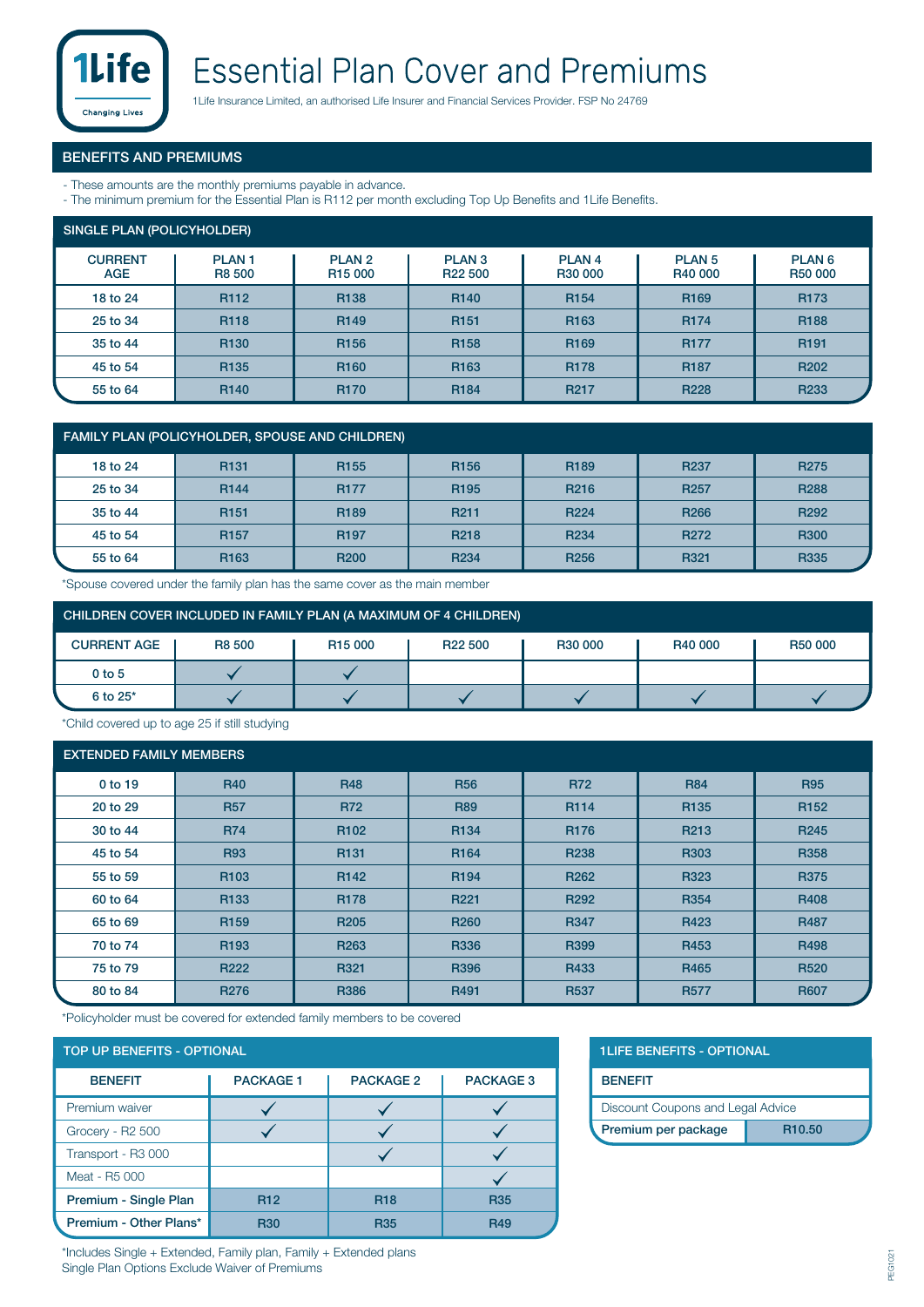

### **Essential Plan Cover and Premiums**

1Life Insurance Limited, an authorised Life Insurer and Financial Services Provider. FSP No 24769

#### **BENEFITS AND PREMIUMS WITH CASHBACK**

- These amounts are the monthly premiums payable in advance.
- The minimum premium for the Essential Plan is R112 per month excluding Top Up Benefits and 1Life Benefits.

| SINGLE PLAN (POLICYHOLDER)   |                               |                                          |                                          |                              |                              |                              |  |  |
|------------------------------|-------------------------------|------------------------------------------|------------------------------------------|------------------------------|------------------------------|------------------------------|--|--|
| <b>CURRENT</b><br><b>AGE</b> | <b>PLAN1</b><br><b>R8 500</b> | PLAN <sub>2</sub><br>R <sub>15</sub> 000 | PLAN <sub>3</sub><br>R <sub>22</sub> 500 | PLAN <sub>4</sub><br>R30 000 | PLAN <sub>5</sub><br>R40 000 | PLAN <sub>6</sub><br>R50 000 |  |  |
| 18 to 24                     | R <sub>136</sub>              | R <sub>162</sub>                         | R <sub>165</sub>                         | R <sub>181</sub>             | R <sub>202</sub>             | <b>R207</b>                  |  |  |
| 25 to 34                     | R <sub>142</sub>              | R <sub>171</sub>                         | <b>R177</b>                              | R <sub>191</sub>             | R <sub>204</sub>             | R <sub>227</sub>             |  |  |
| 35 to 44                     | R <sub>152</sub>              | <b>R178</b>                              | R <sub>185</sub>                         | R <sub>200</sub>             | R <sub>214</sub>             | R234                         |  |  |
| 45 to 54                     | R <sub>158</sub>              | R <sub>186</sub>                         | R <sub>192</sub>                         | R <sub>209</sub>             | R <sub>222</sub>             | R <sub>241</sub>             |  |  |
| 55 to 64                     | R <sub>165</sub>              | R <sub>195</sub>                         | R <sub>217</sub>                         | R <sub>254</sub>             | R <sub>272</sub>             | <b>R280</b>                  |  |  |

| <b>FAMILY PLAN (POLICYHOLDER, SPOUSE AND CHILDREN)</b> |                  |                  |                   |                  |                  |             |  |  |
|--------------------------------------------------------|------------------|------------------|-------------------|------------------|------------------|-------------|--|--|
| 18 to 24                                               | R <sub>150</sub> | <b>R174</b>      | R <sub>176</sub>  | R <sub>214</sub> | R <sub>269</sub> | R312        |  |  |
| 25 to 34                                               | R <sub>159</sub> | R <sub>193</sub> | R <sub>2</sub> 14 | R <sub>242</sub> | R <sub>291</sub> | <b>R327</b> |  |  |
| 35 to 44                                               | R <sub>165</sub> | R <sub>207</sub> | R <sub>231</sub>  | R <sub>251</sub> | R302             | <b>R328</b> |  |  |
| 45 to 54                                               | <b>R177</b>      | R <sub>216</sub> | R <sub>242</sub>  | R <sub>262</sub> | <b>R308</b>      | R342        |  |  |
| 55 to 64                                               | R <sub>183</sub> | <b>R220</b>      | R <sub>258</sub>  | <b>R286</b>      | R362             | R381        |  |  |

\*Spouse covered under the family plan has the same cover as the main member

| CHILDREN COVER INCLUDED IN FAMILY PLAN (A MAXIMUM OF 4 CHILDREN) |        |                     |                     |         |         |         |  |  |
|------------------------------------------------------------------|--------|---------------------|---------------------|---------|---------|---------|--|--|
| <b>CURRENT AGE</b>                                               | R8 500 | R <sub>15</sub> 000 | R <sub>22</sub> 500 | R30 000 | R40 000 | R50 000 |  |  |
| $0$ to 5                                                         |        |                     |                     |         |         |         |  |  |
| $6$ to $25^*$                                                    |        |                     |                     |         |         |         |  |  |

\*Child covered up to age 25 if still studying

#### **EXTENDED FAMILY MEMBERS**

| 0 to 19  | <b>R48</b>       | <b>R57</b>       | <b>R66</b>       | <b>R84</b>  | <b>R99</b>       | R <sub>112</sub> |
|----------|------------------|------------------|------------------|-------------|------------------|------------------|
| 20 to 29 | <b>R68</b>       | <b>R85</b>       | R <sub>104</sub> | R134        | R <sub>159</sub> | R <sub>181</sub> |
| 30 to 44 | <b>R86</b>       | R <sub>119</sub> | R <sub>157</sub> | <b>R208</b> | R <sub>251</sub> | R288             |
| 45 to 54 | R <sub>109</sub> | R <sub>153</sub> | R <sub>192</sub> | <b>R278</b> | R353             | R418             |
| 55 to 59 | R <sub>121</sub> | R <sub>167</sub> | R <sub>227</sub> | <b>R307</b> | <b>R378</b>      | R438             |
| 60 to 64 | R <sub>157</sub> | <b>R208</b>      | R <sub>260</sub> | R343        | R416             | <b>R478</b>      |
| 65 to 69 | R <sub>187</sub> | R <sub>241</sub> | R304             | R405        | R494             | <b>R570</b>      |
| 70 to 74 | R226             | <b>R308</b>      | R395             | R467        | R <sub>529</sub> | <b>R581</b>      |
| 75 to 79 | R <sub>261</sub> | <b>R377</b>      | R465             | <b>R509</b> | <b>R545</b>      | R610             |
| 80 to 84 | <b>R324</b>      | R455             | <b>R576</b>      | <b>R631</b> | <b>R676</b>      | R711             |

\*Policyholder must be covered for extended family members to be covered

#### **TOP UP BENEFITS - OPTIONAL**

| <b>BENEFIT</b>         | <b>PACKAGE 1</b> | <b>PACKAGE 2</b> | <b>PACKAGE 3</b> |
|------------------------|------------------|------------------|------------------|
| Premium waiver         |                  |                  |                  |
| Grocery - R2 500       |                  |                  |                  |
| Transport - R3 000     |                  |                  |                  |
| Meat - R5 000          |                  |                  |                  |
| Premium - Single Plan  | <b>R12</b>       | <b>R18</b>       | <b>R35</b>       |
| Premium - Other Plans* | <b>R30</b>       | <b>R35</b>       | <b>R49</b>       |

| <b>1LIFE BENEFITS - OPTIONAL</b> |  |
|----------------------------------|--|
|                                  |  |

| <b>BENEFIT</b>                    |                    |  |  |  |  |  |
|-----------------------------------|--------------------|--|--|--|--|--|
| Discount Coupons and Legal Advice |                    |  |  |  |  |  |
| Premium per package               | R <sub>10.50</sub> |  |  |  |  |  |

\*Includes Single + Extended, Family plan, Family + Extended plans Single Plan Options Exclude Waiver of Premiums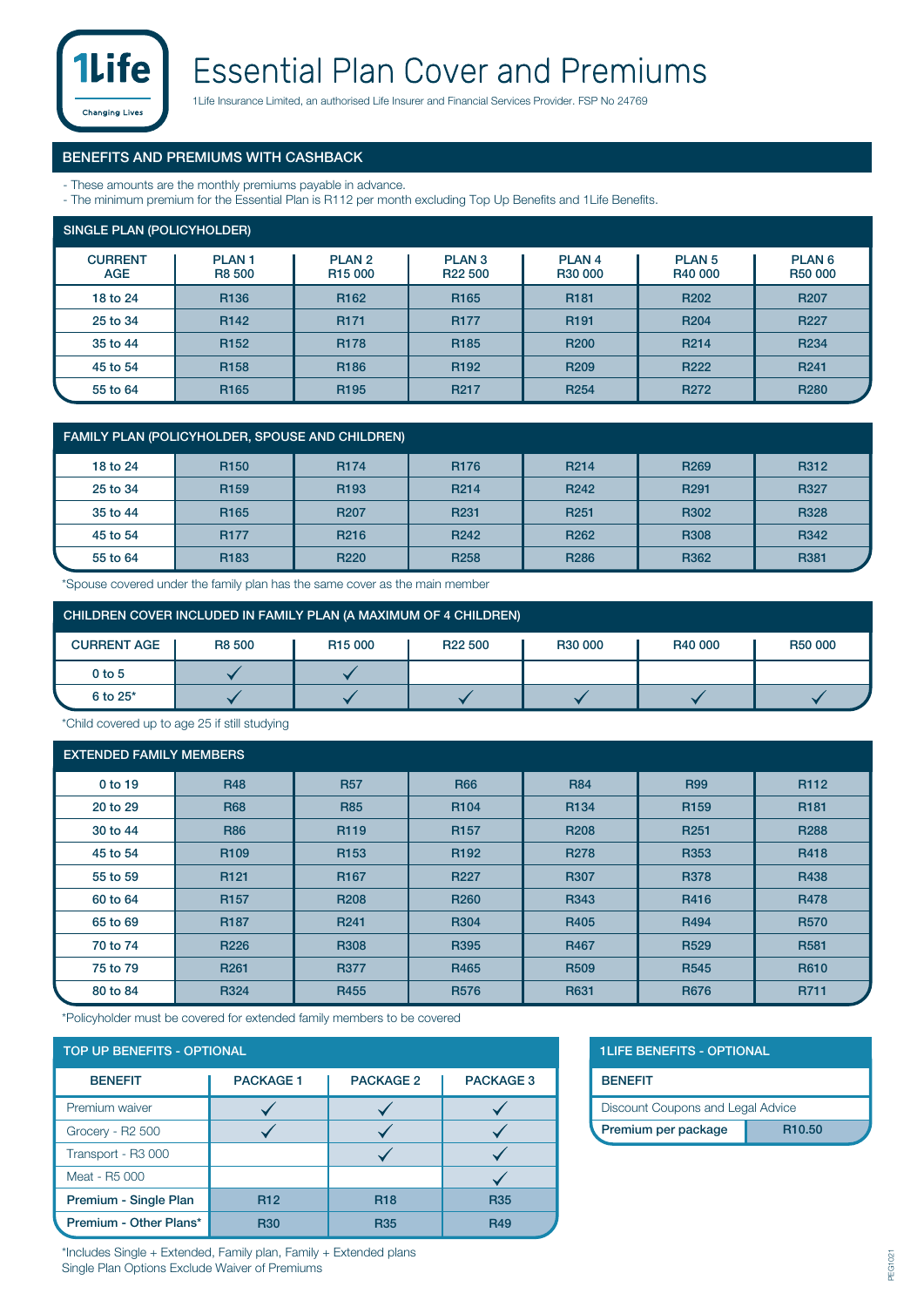

### **Essential Plan Benefits**

1Life Insurance Limited, an authorised Life Insurer and Financial Services Provider. FSP No 24769

#### **TOP UP BENEFITS TERMS & CONDITIONS**

All 3 benefit packages apply to the policyholder only.

Premium waiver applies to family plans and only applies to a single plan if extended family are added to the plan.



#### **IMPORTANT TO NOTE:**

- You may only select one top up package.
- The top up benefits apply to the policyholder only.
- The top up benefits are not "stand-alone" benefits and may not be taken out on their own but in conjunction with the funeral cover selected by you.
- The minimum premium for the policy is R112. This excludes any of the add on benefits.
- The policyholder assured may elect to remove the top up benefits at any time and still maintain the funeral policy benefit only.
- Should the top up benefits be applied to the policy after the policy has commenced, the applicable waiting periods will apply to the package chosen from the date the benefits were added.
- At any point you may elect to have the added package removed and your premium will be adjusted accordingly, provided that the minimum policy premium of R112 is met.
- At any point you may elect to have the added packages applied to an existing policy, the addition of the added package will incur a 6 month waiting period to these additional benefits.
- You may elect to add on benefits to your policy at any time provided the policyholder is younger than 18 to 64 years old.
- Upon cancelation or lapsing of the funeral policy, any and all benefits will be automatically cancelled and no benefits would be paid under the plan. • Should you wish to, at any time, upgrade to the Cash Back product on the funeral plan, the calculation for the cash back would commence from
- the month the change came into effect.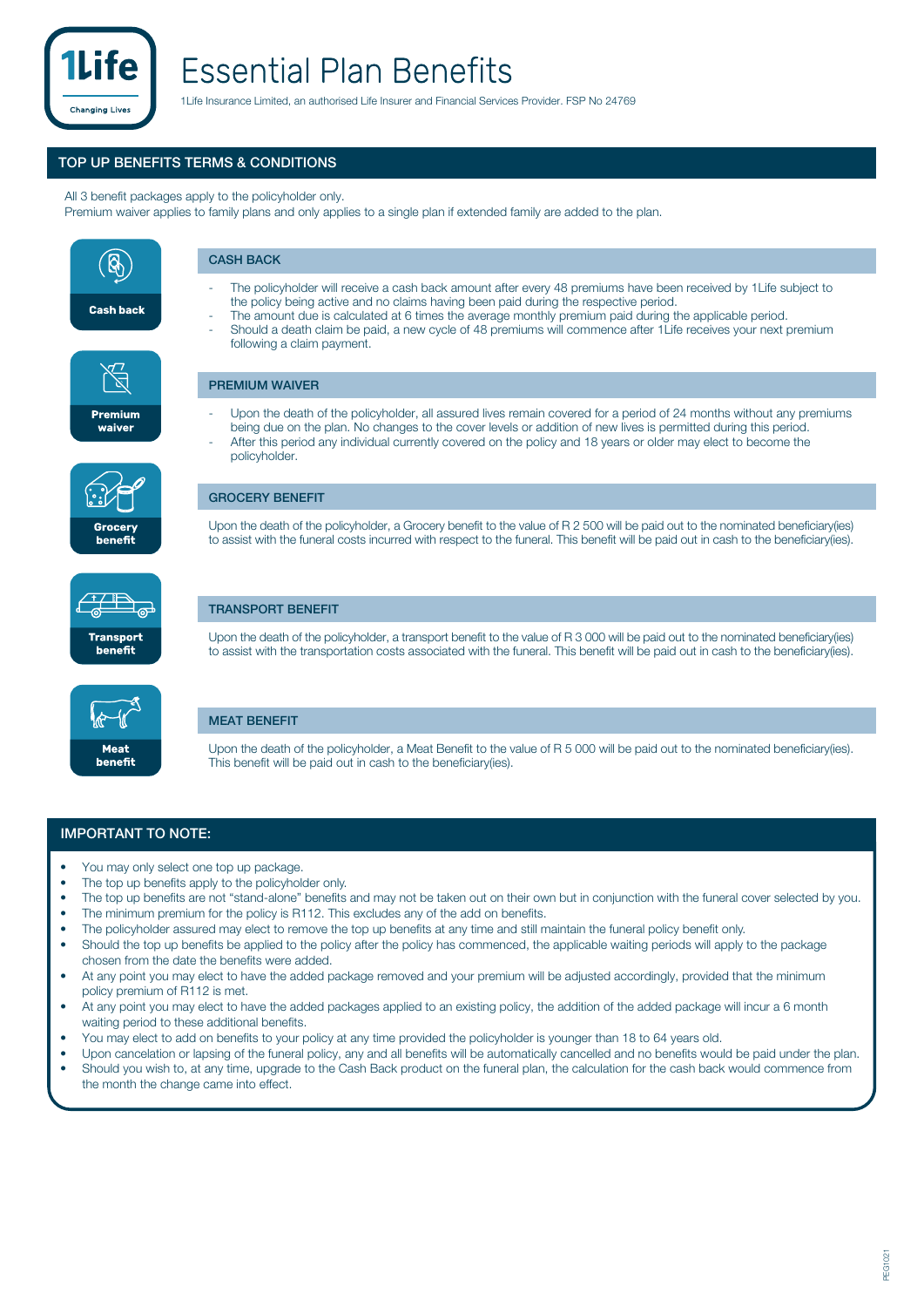

### **Essential Plan Application**

**ESSENTIAL PLAN WITH CASHBACK**

1Life Insurance Limited, an authorised Life Insurer and Financial Services Provider. FSP No 24769

**TOP UP BENEFITS**

**ESSENTIAL PLAN**

| Region<br><b>Branch</b>                                                                                                                                                                                                                  |    |
|------------------------------------------------------------------------------------------------------------------------------------------------------------------------------------------------------------------------------------------|----|
| <b>Agent Name</b><br><b>Agent Code</b>                                                                                                                                                                                                   |    |
| POLICYHOLDER - (Must always be completed)                                                                                                                                                                                                |    |
| Title<br>Surname<br>Age                                                                                                                                                                                                                  |    |
| <b>First Names</b><br>Gender<br>M                                                                                                                                                                                                        | F. |
| <b>ID Number</b><br>Gross Monthly Pay R                                                                                                                                                                                                  |    |
| Υ<br>M<br>M<br>$\Box$<br>S<br>Date of Birth<br>D<br><b>Marital Status</b><br>D<br>W<br>M                                                                                                                                                 |    |
| Maiden Surname                                                                                                                                                                                                                           |    |
| Occupation                                                                                                                                                                                                                               |    |
| <b>Highest Education</b><br>No Matric<br>Matric<br>3 Year Diploma<br>Post Grad. Degree                                                                                                                                                   |    |
| <b>Residential Address</b>                                                                                                                                                                                                               |    |
| Postal Code                                                                                                                                                                                                                              |    |
| Postal Address - please tick if same as residential address                                                                                                                                                                              |    |
| Postal Code                                                                                                                                                                                                                              |    |
| Telephone (Home)<br>Work                                                                                                                                                                                                                 |    |
| Cell Number (compulsory)                                                                                                                                                                                                                 |    |
| Email                                                                                                                                                                                                                                    |    |
| $\mathsf{R}$<br>Cover<br>Premium R                                                                                                                                                                                                       |    |
| POINT 1 - * IMPORTANT INFORMATION : REPLACEMENT QUESTION                                                                                                                                                                                 |    |
| IMPORTANT NOTE: THE REPLACEMENT OF INSURANCE IS NORMALLY TO THE DISADVANTAGE OF THE POLICYHOLDER<br>Is this policy application going to replace an existing policy with any insurer?                                                     |    |
| <b>YES</b><br>Please tick<br><b>OR</b><br><b>NO</b>                                                                                                                                                                                      |    |
| If YES selected: Please note that no advice is provided on the replacement process by the intermediary when purchasing this product.                                                                                                     |    |
| Tick to confirm understanding.                                                                                                                                                                                                           |    |
|                                                                                                                                                                                                                                          |    |
| POINT 2 - * IMPORTANT INFORMATION : EXISTING POLICY INFORMATION                                                                                                                                                                          |    |
| The Financial Sector Conduct Authority reviewed Funeral products and has set specific requirements for the adjustment of the structure/terms of all Funeral                                                                              |    |
| policies for all insurers. In order for us to consider waiving waiting periods (T's & C's apply), please provide me with the following information and also send a<br>copy of your Funeral policy schedule to queries@1pointadmin.co.za: |    |
| Have you lost cover (lapsed, cancelled etc.) on an existing Funeral policy with 1Life or another Insurer within the last 31 days?<br><b>YES</b><br><b>NO</b>                                                                             |    |
| If "Yes", who was the Funeral policy with? (Name of Insurer):                                                                                                                                                                            |    |
| When did you take out the policy? Month / Year<br>Y<br>How much Cover did you have?<br>M<br>M                                                                                                                                            |    |
| Did you serve all the waiting periods applied to that Funeral policy?<br><b>YES</b><br><b>NO</b>                                                                                                                                         |    |
| if "No", how many months remained of your waiting period?<br>M<br>M                                                                                                                                                                      |    |
| Spouse Details (Additional spouses to be included under extended family members)                                                                                                                                                         |    |
| Full Names and Surname<br>F<br>M<br>Gender<br>Age                                                                                                                                                                                        |    |
| Maiden Surname<br>Relationship                                                                                                                                                                                                           |    |
| <b>ID Number</b><br>Date of Birth<br>M<br>M                                                                                                                                                                                              | D  |
| If you answered YES under POINT 2, was this Spouse covered?<br><b>YES</b><br>$\mathsf{R}$<br><b>NO</b><br>How much was the Cover?                                                                                                        |    |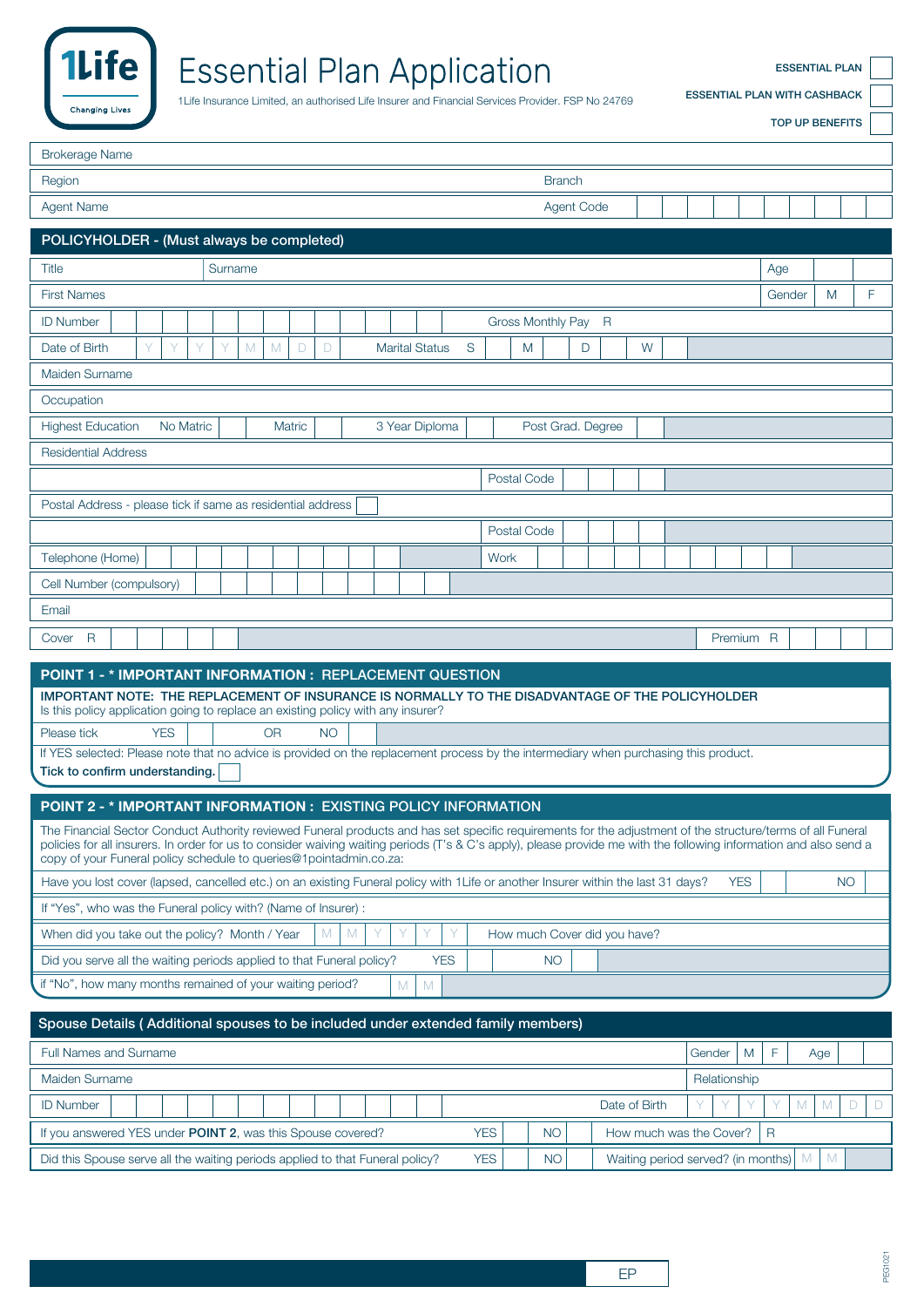## Essential Plan Application (cont.)<br>1Life Insurance Limited, an authorised Life Insurer and Financial Services Provider. FSP No 24769

1Life

**Changing Lives** 

| <b>Full Names and Surname</b><br>F<br>M<br>Gender<br>Age                                                                                                          |
|-------------------------------------------------------------------------------------------------------------------------------------------------------------------|
| ID Number / DOB<br>Cover <sub>R</sub>                                                                                                                             |
| If you answered YES under POINT 2, was this Child covered?<br><b>YES</b><br><b>NO</b><br>How much was the Cover?<br>$\mathsf{R}$                                  |
| M<br>M<br><b>YES</b><br>Did this Child serve all the waiting periods applied to that Funeral policy?<br><b>NO</b><br>Waiting period served? (in months)           |
| <b>Full Names and Surname</b><br>F<br>Gender<br>M<br>Age                                                                                                          |
| ID Number / DOB<br>Cover <sub>R</sub>                                                                                                                             |
| <b>YES</b><br>If you answered YES under POINT 2, was this Child covered?<br><b>NO</b><br>$\mathsf{R}$<br>How much was the Cover?                                  |
| M<br>M<br><b>YES</b><br><b>NO</b><br>Waiting period served? (in months)<br>Did this Child serve all the waiting periods applied to that Funeral policy?           |
| <b>Full Names and Surname</b><br>F<br>M<br>Gender<br>Age                                                                                                          |
| ID Number / DOB<br>Cover <sub>R</sub>                                                                                                                             |
| <b>YES</b><br>If you answered YES under POINT 2, was this Child covered?<br><b>NO</b><br>How much was the Cover?<br>$\overline{R}$                                |
| M<br>M<br><b>YES</b><br><b>NO</b><br>Waiting period served? (in months)<br>Did this Child serve all the waiting periods applied to that Funeral policy?           |
| <b>Full Names and Surname</b><br>F<br>Gender<br>M<br>Age                                                                                                          |
| ID Number / DOB<br>Cover <sub>R</sub>                                                                                                                             |
| If you answered YES under POINT 2, was this Child covered?<br><b>YES</b><br>$\mathsf{R}$<br><b>NO</b><br>How much was the Cover?                                  |
| M<br>M<br><b>YES</b><br><b>NO</b><br>Did this Child serve all the waiting periods applied to that Funeral policy?<br>Waiting period served? (in months)           |
| <b>Full Names and Surname</b><br>F<br>M<br>Gender<br>Age                                                                                                          |
| ID Number / DOB<br>Cover <sub>R</sub>                                                                                                                             |
| If you answered YES under POINT 2, was this Child covered?<br><b>YES</b><br><b>NO</b><br>$\mathsf{R}$<br>How much was the Cover?                                  |
| M<br>M<br>Did this Child serve all the waiting periods applied to that Funeral policy?<br><b>YES</b><br><b>NO</b><br>Waiting period served? (in months)           |
| Extended Family Details - (Maximum of 10 extended family members allowed)                                                                                         |
| <b>Full Names and Surname</b><br>F<br>M<br>Gender<br>Age                                                                                                          |
|                                                                                                                                                                   |
| ID Number / DOB<br>Cover <sub>R</sub><br>Premium R                                                                                                                |
| Relationship                                                                                                                                                      |
| If you answered YES under POINT 2, was this Family Member covered?<br><b>YES</b><br>How much was the Cover?<br><b>NO</b><br>R                                     |
| Waiting period served? (in months)   M<br><b>YES</b><br><b>NO</b><br>Did this Family Member serve all the waiting periods applied to that Funeral policy?         |
| Full Names and Surname<br>F<br>M<br>Gender<br>Age                                                                                                                 |
| ID Number / DOB<br>Premium R<br>Cover <sub>R</sub>                                                                                                                |
| Relationship                                                                                                                                                      |
| If you answered YES under POINT 2, was this Family Member covered?<br><b>YES</b><br><b>NO</b><br>How much was the Cover?<br>$\overline{R}$                        |
| Did this Family Member serve all the waiting periods applied to that Funeral policy?<br>Waiting period served? (in months)<br>M<br>M<br><b>YES</b><br><b>NO</b>   |
| F<br>Full Names and Surname<br>M<br>Gender<br>Age                                                                                                                 |
| ID Number / DOB<br>Cover <sub>R</sub><br>Premium R                                                                                                                |
| Relationship                                                                                                                                                      |
| If you answered YES under POINT 2, was this Family Member covered?<br><b>YES</b><br><b>NO</b><br>How much was the Cover?<br>$\mathsf{R}$                          |
| M<br>Waiting period served? (in months)<br>M<br>Did this Family Member serve all the waiting periods applied to that Funeral policy?<br><b>YES</b><br>NO.         |
| Full Names and Surname<br>F<br>Gender<br>M<br>Age                                                                                                                 |
| ID Number / DOB<br>Cover <sub>R</sub><br>Premium R                                                                                                                |
| Relationship                                                                                                                                                      |
| <b>YES</b><br>If you answered YES under POINT 2, was this Family Member covered?<br><b>NO</b><br>How much was the Cover?<br>$\overline{R}$                        |
| M<br>M<br>Did this Family Member serve all the waiting periods applied to that Funeral policy?<br><b>YES</b><br>NO.<br>Waiting period served? (in months)<br>1021 |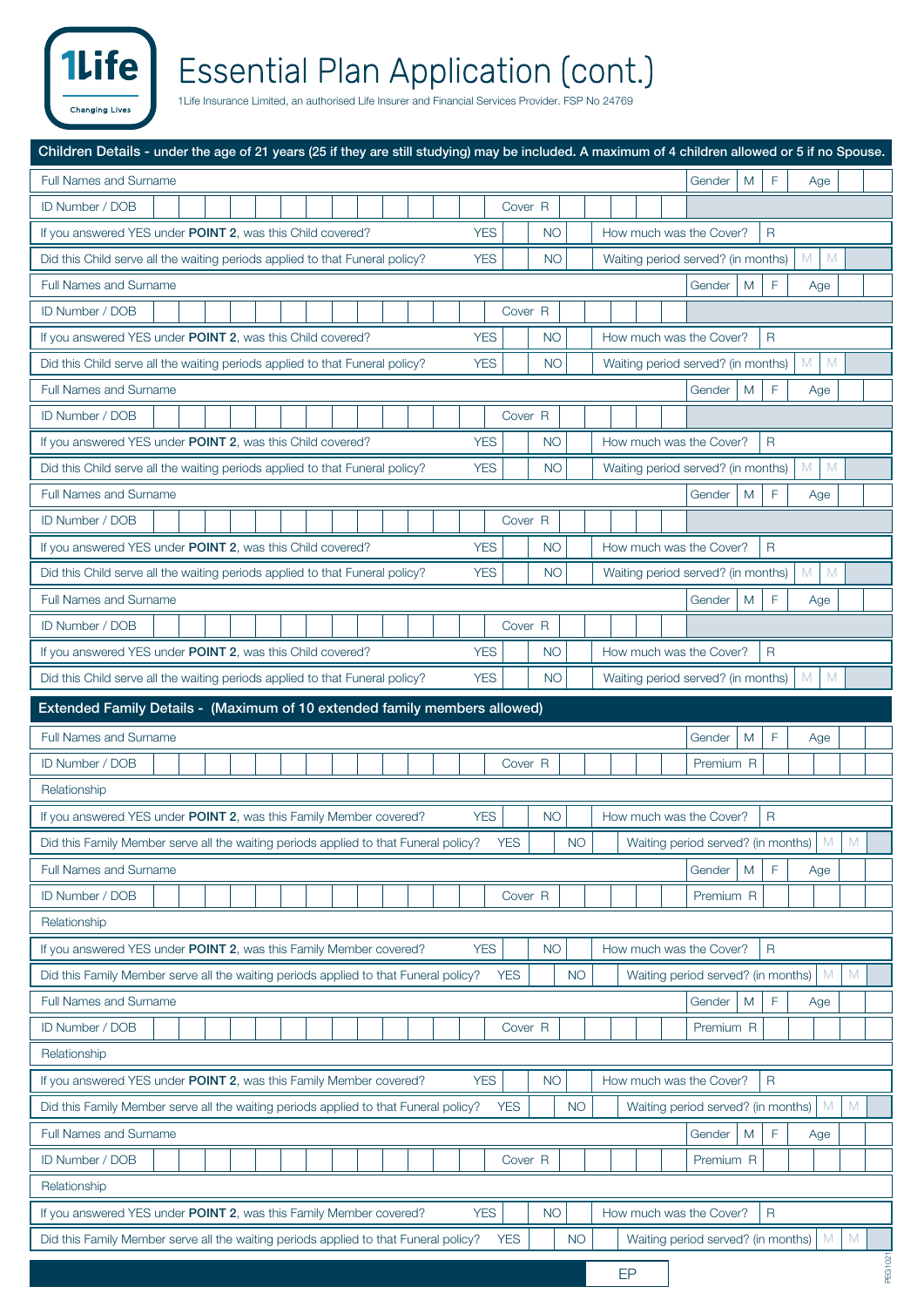# Essential Plan Application (cont.)

| Extended Family Details - (Maximum of 10 extended family members allowed)            |                                       |                         |                                                         |                    |
|--------------------------------------------------------------------------------------|---------------------------------------|-------------------------|---------------------------------------------------------|--------------------|
| <b>Full Names and Surname</b>                                                        |                                       |                         | M<br>Gender                                             | F<br>Age           |
| ID Number / DOB                                                                      |                                       | Cover <sub>R</sub>      | Premium R                                               |                    |
| Relationship                                                                         |                                       |                         |                                                         |                    |
| If you answered YES under POINT 2, was this Family Member covered?                   |                                       | <b>YES</b><br><b>NO</b> | How much was the Cover?                                 | $\mathsf{R}$       |
| Did this Family Member serve all the waiting periods applied to that Funeral policy? |                                       | <b>YES</b><br><b>NO</b> | Waiting period served? (in months)                      | M<br>M             |
| Full Names and Surname                                                               |                                       |                         | M<br>Gender                                             | F<br>Age           |
| <b>ID Number / DOB</b>                                                               |                                       | Cover <sub>R</sub>      | Premium R                                               |                    |
| Relationship                                                                         |                                       |                         |                                                         |                    |
| If you answered YES under POINT 2, was this Family Member covered?                   |                                       | <b>YES</b><br><b>NO</b> | How much was the Cover?                                 | $\mathsf{R}$       |
| Did this Family Member serve all the waiting periods applied to that Funeral policy? |                                       | <b>YES</b><br><b>NO</b> | Waiting period served? (in months)                      | M<br>M             |
| <b>Full Names and Surname</b>                                                        |                                       |                         | M<br>Gender                                             | F<br>Age           |
| ID Number / DOB                                                                      |                                       | Cover <sub>R</sub>      | Premium R                                               |                    |
| Relationship                                                                         |                                       |                         |                                                         |                    |
| If you answered YES under POINT 2, was this Family Member covered?                   |                                       | <b>YES</b><br><b>NO</b> | How much was the Cover?                                 | $\mathsf{R}$       |
| Did this Family Member serve all the waiting periods applied to that Funeral policy? |                                       | <b>NO</b><br><b>YES</b> | Waiting period served? (in months)                      | M<br>M             |
| <b>Full Names and Surname</b>                                                        |                                       |                         | M<br>Gender                                             | F<br>Age           |
| ID Number / DOB                                                                      |                                       | Cover <sub>R</sub>      | Premium R                                               |                    |
| Relationship                                                                         |                                       |                         |                                                         |                    |
| If you answered YES under POINT 2, was this Family Member covered?                   |                                       | <b>YES</b><br><b>NO</b> | How much was the Cover?                                 | $\mathsf{R}$       |
| Did this Family Member serve all the waiting periods applied to that Funeral policy? |                                       | <b>YES</b><br><b>NO</b> | Waiting period served? (in months)                      | M<br>M             |
| <b>Full Names and Surname</b>                                                        |                                       |                         | M<br>Gender                                             | F<br>Age           |
| ID Number / DOB                                                                      |                                       | Cover <sub>R</sub>      | Premium R                                               |                    |
| Relationship                                                                         |                                       |                         |                                                         |                    |
| If you answered YES under POINT 2, was this Family Member covered?                   |                                       | <b>YES</b><br><b>NO</b> | How much was the Cover?<br>$\mathsf{R}$                 |                    |
| Did this Family Member serve all the waiting periods applied to that Funeral policy? |                                       | <b>YES</b><br><b>NO</b> | Waiting period served? (in months)                      | M<br>M             |
| <b>Full Names and Surname</b>                                                        |                                       |                         | M<br>Gender                                             | $\mathsf F$<br>Age |
| <b>ID Number / DOB</b>                                                               |                                       | Cover <sub>R</sub>      | Premium R                                               |                    |
| Relationship                                                                         |                                       |                         |                                                         |                    |
| If you answered YES under POINT 2, was this Family Member covered?                   |                                       | <b>YES</b><br><b>NO</b> | How much was the Cover?<br>$\mathsf{R}$                 |                    |
| Did this Family Member serve all the waiting periods applied to that Funeral policy? |                                       | <b>YES</b><br><b>NO</b> | Waiting period served? (in months)                      | M<br>M             |
| PREMIUM CALCULATION TABLE                                                            |                                       |                         |                                                         |                    |
| <b>FUNERAL PREMIUM</b>                                                               | R                                     |                         |                                                         |                    |
| <b>EXTENDED FAMILY PREMIUM</b>                                                       | $\mathsf R$                           |                         |                                                         |                    |
| <b>TOP UP BENEFITS</b>                                                               | R                                     |                         |                                                         |                    |
| <b>1LIFE BENEFITS (Please tick)</b>                                                  | YES OR R0.00 NO<br>R <sub>10.50</sub> |                         |                                                         |                    |
| <b>TOTAL PREMIUM</b>                                                                 | $\mathsf R$                           |                         | * This premium is a monthly premium payable in advance. |                    |
| ANNUAL PREMIUM AND BENEFIT INCREASES                                                 |                                       |                         |                                                         |                    |
| Annual Premium Increase                                                              | 0%<br>5%                              | 10%                     |                                                         |                    |
| <b>Annual Benefit Increase</b>                                                       | 0%<br>3%                              | 5%                      |                                                         |                    |

1Life<sup></sup>

**Changing Lives**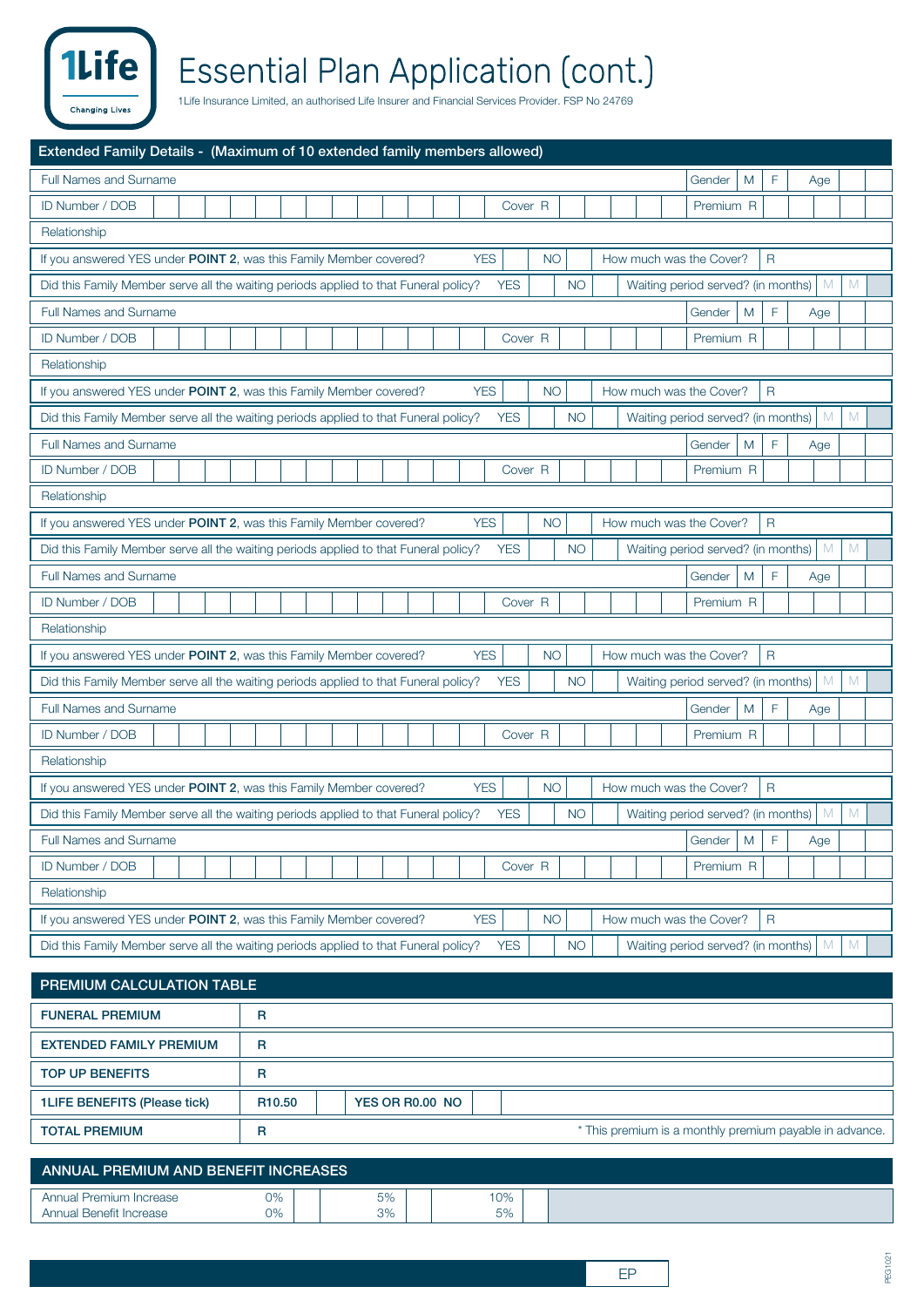| Beneficiary Details (Maximum of 2 beneficiaries aged 18 or over allowed) |        |   |   |     |  |  |  |  |  |  |  |  |
|--------------------------------------------------------------------------|--------|---|---|-----|--|--|--|--|--|--|--|--|
| Full Names and Surname                                                   | Gender | M | F | Age |  |  |  |  |  |  |  |  |
| Relationship to Life Assured                                             |        |   |   |     |  |  |  |  |  |  |  |  |
| ID Number / DOB<br>Percentage Benefit %                                  |        |   |   |     |  |  |  |  |  |  |  |  |
| Full Names and Surname                                                   | Gender | M |   | Age |  |  |  |  |  |  |  |  |
| Relationship to Life Assured                                             |        |   |   |     |  |  |  |  |  |  |  |  |
| ID Number / DOB<br>Percentage Benefit %                                  |        |   |   |     |  |  |  |  |  |  |  |  |

#### **POLITICALLY EXPOSED PERSONS**

| Do you consider yourself a Politically Exposed Person (PEP) or are you related to any PEP? |  |    |  |  |  |  |  |  |
|--------------------------------------------------------------------------------------------|--|----|--|--|--|--|--|--|
| YES<br>Please tick                                                                         |  | ОR |  |  |  |  |  |  |

#### Brokerage Name Broker Code and the Broker Code and the Broker Code and the Broker Code and the Broker Code and the Broker Code Agent Name Agent Code (Agent Code ) and the set of the set of the set of the set of the set of the set of the set of the set of the set of the set of the set of the set of the set of the set of the set of the set of the se **INTERMEDIARY DETAILS** Signature Agent Signature Supervisor Contract of Signature Supervisor Contract of Signature Supervisor Contract of Signature Supervisor **DECLARATION BY INTERMEDIARY (AGENT) -** I hereby declare that I have explained the meanings and implications of the replacement question to the policyholder

and that I am fully aware of the possible detrimental consequences of the replacement of an insurance policy. I declare that I understand the replacement requirements as provided for in the FAIS Act.

Signature: Intermediary Date Y Y Y YMMD D

**Changing Live:** 

#### **POLICYHOLDER DECLARATION**

I agree that this policy is subject to the policy terms. I declare that all information supplied in the compliance checklist including the replacement question is correct. I understand the information provided by me and any documents required by 1Life shall be the basis of the policy. I declare that the information by me whether in my own handwriting or not, is true and complete. I accept I am curtailing my right to privacy to facilitate the assessment to the risks, and for any claim for benefits, under any policy issued in respect of this application. I irrevocably authorise:

- 1Life to obtain from any person, whom I hereby authorise and request to give, any information which 1Life deems necessary, and to share with other insurers that information and any information that is contained in this application or in any related policy.
- Any such information to be so obtained and given, and as between insurers to be shared either directly or through a database operated by or for insurers as a group at any time even after my death.
- I acknowledge receipt of the policy terms associated with my policy application and have read and understand these declarations.

**Contractual consent -** I acknowledge that this policy is subject to the policy terms and that I have read and understood these declarations. I declare that all information provided as part of my application is true and complete. I consent that my personal information will be processed for insurance and risk management purposes by 1Life and the TIH Group.

| <b>YES</b> |                       |                                                                                                                                                      |
|------------|-----------------------|------------------------------------------------------------------------------------------------------------------------------------------------------|
|            | Marketing consent - [ | - Do vou consent to receive information from the TIH Group regard<br>r financial products through relevant electronic.<br>arding insurance and other |

|            |                         | t de versionelle en de la contra de la contra de la contra versionelle de la contra del contra del contra del c |      |  |  |  |  |
|------------|-------------------------|-----------------------------------------------------------------------------------------------------------------|------|--|--|--|--|
| <b>YES</b> |                         |                                                                                                                 |      |  |  |  |  |
|            |                         |                                                                                                                 |      |  |  |  |  |
|            | Signature: Policyholder |                                                                                                                 | Date |  |  |  |  |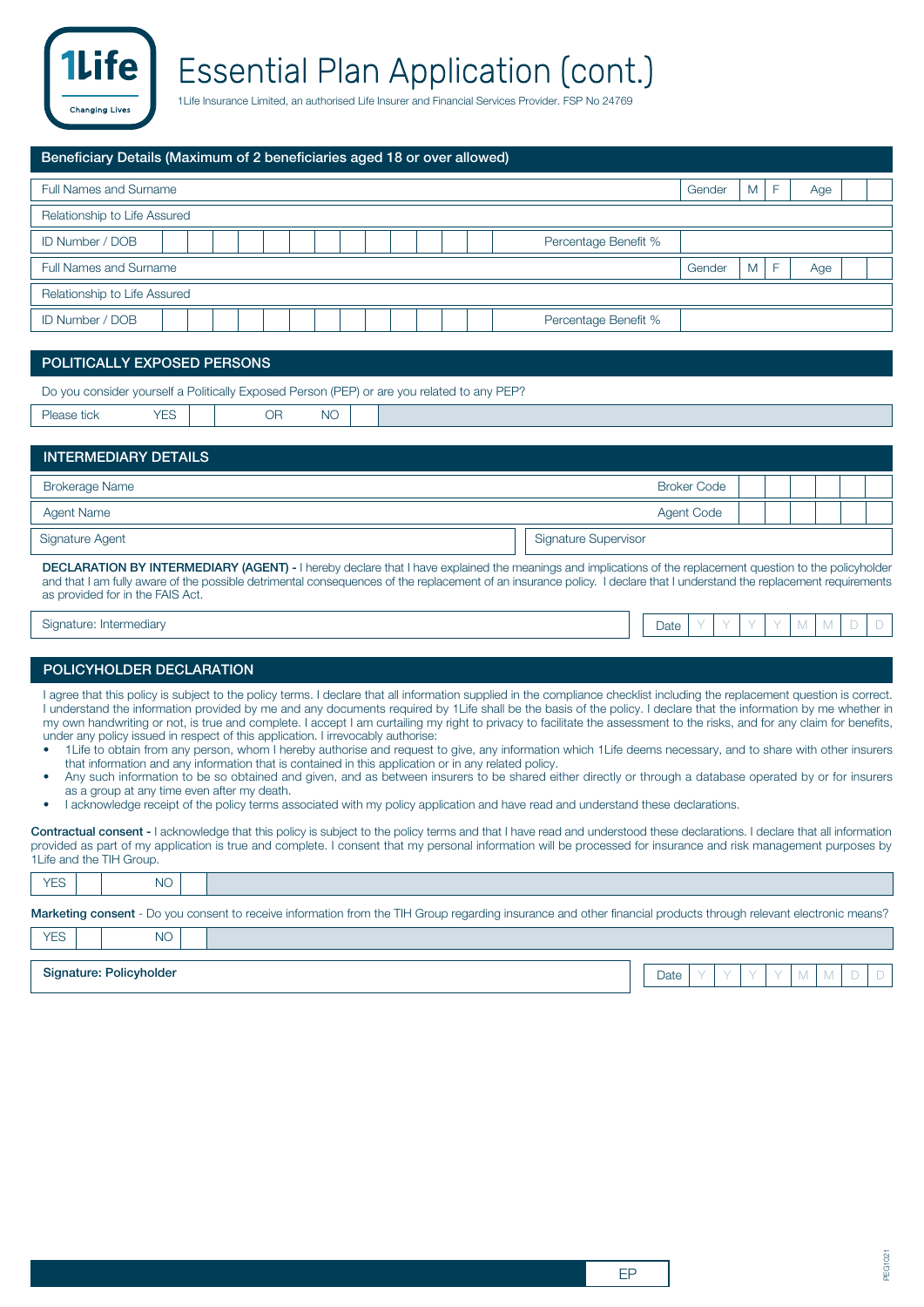

| <b>POLICY NUMBER:</b> |  |  |  |
|-----------------------|--|--|--|
|                       |  |  |  |

| PREMIUM DEDUCTION AUTHORISATION                                                                                                                                                                                                                                                                                                                                                                                                                                                                                                                                                                                                                                                                                                                                                                                                         |                                               |                                                    |  |  |  |  |  |
|-----------------------------------------------------------------------------------------------------------------------------------------------------------------------------------------------------------------------------------------------------------------------------------------------------------------------------------------------------------------------------------------------------------------------------------------------------------------------------------------------------------------------------------------------------------------------------------------------------------------------------------------------------------------------------------------------------------------------------------------------------------------------------------------------------------------------------------------|-----------------------------------------------|----------------------------------------------------|--|--|--|--|--|
| <b>DETAILS OF PREMIUM PAYER</b>                                                                                                                                                                                                                                                                                                                                                                                                                                                                                                                                                                                                                                                                                                                                                                                                         |                                               |                                                    |  |  |  |  |  |
| First Names*                                                                                                                                                                                                                                                                                                                                                                                                                                                                                                                                                                                                                                                                                                                                                                                                                            |                                               |                                                    |  |  |  |  |  |
| Surname*                                                                                                                                                                                                                                                                                                                                                                                                                                                                                                                                                                                                                                                                                                                                                                                                                                |                                               | ID Number*                                         |  |  |  |  |  |
| Telephone (Home)                                                                                                                                                                                                                                                                                                                                                                                                                                                                                                                                                                                                                                                                                                                                                                                                                        |                                               | Work                                               |  |  |  |  |  |
| Cell Number                                                                                                                                                                                                                                                                                                                                                                                                                                                                                                                                                                                                                                                                                                                                                                                                                             | Email                                         |                                                    |  |  |  |  |  |
| Relationship to Policyholder                                                                                                                                                                                                                                                                                                                                                                                                                                                                                                                                                                                                                                                                                                                                                                                                            |                                               |                                                    |  |  |  |  |  |
| * Compulsary fields                                                                                                                                                                                                                                                                                                                                                                                                                                                                                                                                                                                                                                                                                                                                                                                                                     |                                               |                                                    |  |  |  |  |  |
| EMPLOYMENT AND PREMIUM PAYMENT DETAILS (All sections must be completed)                                                                                                                                                                                                                                                                                                                                                                                                                                                                                                                                                                                                                                                                                                                                                                 |                                               |                                                    |  |  |  |  |  |
| <b>STOP ORDER</b>                                                                                                                                                                                                                                                                                                                                                                                                                                                                                                                                                                                                                                                                                                                                                                                                                       |                                               |                                                    |  |  |  |  |  |
| Employer*                                                                                                                                                                                                                                                                                                                                                                                                                                                                                                                                                                                                                                                                                                                                                                                                                               |                                               |                                                    |  |  |  |  |  |
| Premium deduction source*                                                                                                                                                                                                                                                                                                                                                                                                                                                                                                                                                                                                                                                                                                                                                                                                               |                                               |                                                    |  |  |  |  |  |
| Payment method*: Persal                                                                                                                                                                                                                                                                                                                                                                                                                                                                                                                                                                                                                                                                                                                                                                                                                 | <b>Other Stop Order</b><br><b>Debit Order</b> |                                                    |  |  |  |  |  |
| <b>Employment Sector*</b>                                                                                                                                                                                                                                                                                                                                                                                                                                                                                                                                                                                                                                                                                                                                                                                                               |                                               | Monthly Salary (gross)* R                          |  |  |  |  |  |
| Employee Number*                                                                                                                                                                                                                                                                                                                                                                                                                                                                                                                                                                                                                                                                                                                                                                                                                        |                                               | Pay day $*$                                        |  |  |  |  |  |
| Premium R                                                                                                                                                                                                                                                                                                                                                                                                                                                                                                                                                                                                                                                                                                                                                                                                                               |                                               | Preferred month of first deduction*<br>Υ<br>M<br>M |  |  |  |  |  |
| I, the PREMIUM PAYER, hereby authorise the ACCOUNTING OFFICER of the DEPARTMENT of<br>to deduct the premium indicated above from my salary on a monthly basis and remit it to<br>1Life Insurance Limited, from which I have obtained an insurance policy, until such time I cancel this authorisation in writing or telephonic manner or until I substitute<br>it with a new authorisation. Should the relevant premium be adjusted by 1Life Insurance Limited as a general contractual increase or decrease in the premium<br>or should I request 1 Life Insurance Limited to increase or decrease the premium for certain reasons, I hereby grant permission that the adjusted premium may<br>be deducted from my salary until such time as I cancel this authorisation in writing or until I substitute it with a new authorisation. |                                               |                                                    |  |  |  |  |  |
| * Compulsary fields                                                                                                                                                                                                                                                                                                                                                                                                                                                                                                                                                                                                                                                                                                                                                                                                                     | Signature of Premium Payer*                   |                                                    |  |  |  |  |  |
| M<br>D<br>M<br>D<br>Date                                                                                                                                                                                                                                                                                                                                                                                                                                                                                                                                                                                                                                                                                                                                                                                                                |                                               |                                                    |  |  |  |  |  |
| <b>DEBIT ORDER</b>                                                                                                                                                                                                                                                                                                                                                                                                                                                                                                                                                                                                                                                                                                                                                                                                                      |                                               |                                                    |  |  |  |  |  |
| Name of Bank                                                                                                                                                                                                                                                                                                                                                                                                                                                                                                                                                                                                                                                                                                                                                                                                                            |                                               | <b>Branch Name</b>                                 |  |  |  |  |  |
| <b>Account Number</b>                                                                                                                                                                                                                                                                                                                                                                                                                                                                                                                                                                                                                                                                                                                                                                                                                   |                                               | <b>Branch Code</b>                                 |  |  |  |  |  |
| Name of Account Holder                                                                                                                                                                                                                                                                                                                                                                                                                                                                                                                                                                                                                                                                                                                                                                                                                  |                                               | Account Type                                       |  |  |  |  |  |
| Premium R                                                                                                                                                                                                                                                                                                                                                                                                                                                                                                                                                                                                                                                                                                                                                                                                                               | Pay Date                                      | Preferred deduction date                           |  |  |  |  |  |
| I, the undersigned hereby authorise 1Life Insurance Limited to deduct premiums from the above account including any premium increases which may be affected<br>on my policy. I also authorise 1Life Insurance Limited to implement my debit order should my stop order fail for any reason whatsoever.                                                                                                                                                                                                                                                                                                                                                                                                                                                                                                                                  |                                               |                                                    |  |  |  |  |  |
| In the event that we are unable to collect premium on the due date, attempts to collect arrear premiums will be made through a variable deduction date premium<br>recovery process, which deducts your outstanding premiums in the month following non-payment as soon as you have the funds available in your account.<br>I further authorise 1Life or its agent to alter the strike date from time to time to coincide with my salary payment date. "1Life" will reflect as the abbreviated<br>shortname used for my policy deduction.<br>Signature of Premium Payer<br>Cell number of Premium Payer registered with the given bank account                                                                                                                                                                                           |                                               |                                                    |  |  |  |  |  |
| Date<br>M<br>D<br>D<br>M                                                                                                                                                                                                                                                                                                                                                                                                                                                                                                                                                                                                                                                                                                                                                                                                                |                                               |                                                    |  |  |  |  |  |
| Upon successful acceptance of your policy with 1 Life, your bank will send you a message to authenticate this deduction through a Debicheck process.<br>1. The first message you receive will be a USSD authentication process which will be available for 40sec, depending on your bank.<br>2. The second message will allow you to authenticate over a 2 day period either via USSD, SMS, ATM, online banking or at your nearest branch, depending<br>on your bank.<br>Debicheck debit orders are a safer way to manage your deductions and prevents fraudulent and unauthorised debit orders from going off your account and is<br>a process introduced by your bank. For more information, refer to your T&C's                                                                                                                      |                                               |                                                    |  |  |  |  |  |
| ALTERATION TO METHOD OF PAYMENT (Only applicable for Persal Deductions)                                                                                                                                                                                                                                                                                                                                                                                                                                                                                                                                                                                                                                                                                                                                                                 |                                               |                                                    |  |  |  |  |  |
| I hereby authorise the method of payment to be altered in the event of me not qualifying for persal deductions as follows: In the case of a variable debit order,<br>the Product Supplier will from time to time, alter the strike date to coincide with your salary payment date.                                                                                                                                                                                                                                                                                                                                                                                                                                                                                                                                                      |                                               |                                                    |  |  |  |  |  |
| Variable Debit Order<br>Debit Order                                                                                                                                                                                                                                                                                                                                                                                                                                                                                                                                                                                                                                                                                                                                                                                                     |                                               |                                                    |  |  |  |  |  |
| M<br>M<br>D<br>D<br>Date                                                                                                                                                                                                                                                                                                                                                                                                                                                                                                                                                                                                                                                                                                                                                                                                                | Signature of Premium Payer                    |                                                    |  |  |  |  |  |
| I hereby confirm that I have read the information<br>above and understand the content thereof.                                                                                                                                                                                                                                                                                                                                                                                                                                                                                                                                                                                                                                                                                                                                          |                                               |                                                    |  |  |  |  |  |

PEG1021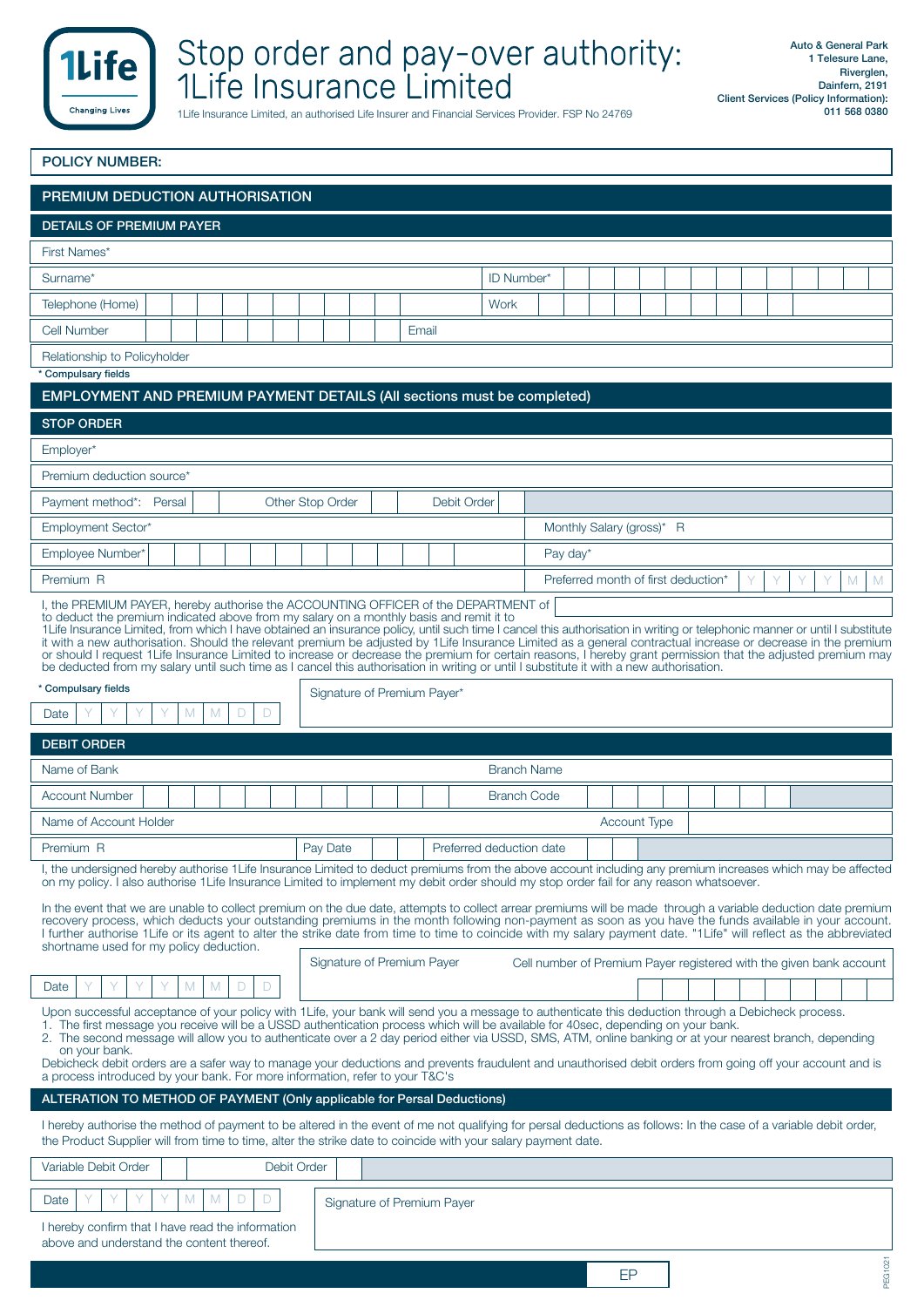

#### **POLICY TERMS AND CONDITIONS**

Application forms must be fully and accurately completed by the policyholder, reflecting full names, dates of birth and identity document numbers for persons to be covered. Should it come to the attention of 1Life Insurance Limited that any of the information provided in this document is not accurate, lives assured under the policy may be cancelled and no claim under the Plan will be considered for payment.

#### **1. Who is the Insurer?**

1Life Insurance Limited.

#### **2. Who is the Policyholder?**

- Although the premium payer and the policyholder may be a different person, the policyholder is still the person responsible for payment of the premiums in terms of this policy in respect of the assured lives and the only person permitted to make changes to the policy.
- Insurance cover for a policyholder in terms of this policy is available to all South Africans 18 (eighteen) years or older and subject to a maximum age of 64 (sixty four) at inception of the policy.

#### **3. Who can be covered?**

- The policyholder may cover him or herself, spouse, up to 5 children, and 10 extended family members including parents and parents-in-law up to 84 years old.
- Policyholder Must be a South African citizen aged 18 to 64.
- Spouse A person aged 18 to 64, to whom the policyholder is legally married under South African law.
- Children You or your spouse's own children; legally adopted or step children; who are under the age of 21 or under the age of 25 if a full time student at any tertiary educational institution registered in terms of legislation of the Republic of South Africa.
- Stillborn births will only qualify for consideration of payment if the following criteria are met: The foetus must have attained a minimum gestational period of 26 weeks of pregnancy, plus a certificate confirming the pregnancy weeks at termination of still birth from the attending doctor or gynecologist.
- No claim will be paid for death as a result of an abortion (aborted foetuses are not covered).

#### **4. Who is the beneficiary?**

• The beneficiary is the person entitled to be paid the benefits and/or services provided for in terms of this policy, upon approval of a successful claim of an assured life. The beneficiary shall be either the policyholder in the event of the death of any of the assured lives (other than the policyholder), or the nominated beneficiary in the event of the death of the policyholder.

#### **5. What is the purpose of this policy?**

The purpose of this policy is to provide insurance cover to assist the policyholder (or the nominated beneficiary) to cover the costs of the funeral on an assured life, in the event of the death of any of the assured lives.

#### **6. What benefits are payable in terms of this policy?**

This policy provides cover in the event of the death of an assured life by way of payment of a lump sum benefit.

#### **7. When will the policy benefits in terms of this policy become payable?**

The benefits stipulated shall be payable upon the happening of the insured event. To the extent that the full benefit amount has been paid, no further benefits shall be payable in respect of any assured life.

#### **8. What is an insured event for purposes of this policy?**

The insured event for purposes of this policy is the death of any assured life.

#### **9. When does the policy become active?**

The policy will become active from the commencement date as set out in the policy schedule, and shall remain in force unless otherwise lawfully terminated or cancelled in terms of this Policy Agreement, provided that the offer for insurance made by the policyholder by way of the application form, was unconditionally accepted by 1Life. Cover in respect of the assured lives shall commence on the commencement date as stipulated in the Policy Schedule (as amended from time to time in respect of additional assured lives), provided that the application for insurance cover by the policyholder in respect of such assured life has been unconditionally accepted by 1Life and the first premium payable in respect of such assured life has been received by 1Life.

#### **10. When will the policy come to an end?**

- The cover in terms of this policy will cease in respect of all assured lives and the policy will come to an end in the event of:
	- the death of the policyholder; or
	- the failure by the policyholder to pay the premiums in terms of this policy on the due date thereof, and the policyholder fails to remedy such failure within the grace period, being a period of 31 (thirty one) days of the due date thereof in terms of the provisions under the Policyholder Protection Rules (PPR); or
	- cancellation of the policy by the policyholder; or
	- the policyholder not being a permanent resident of the Republic of South Africa
	- Insurance cover of an assured life shall cease in the event of:
	- the death of such assured life;
		- the payment of the benefits in respect of such assured life in terms of this policy; or
		- such assured life being permanently resident in a foreign country; or
	- such assured life as a dependent child of the policyholder, other than a mentally or physically disabled child, under the age of 22 years.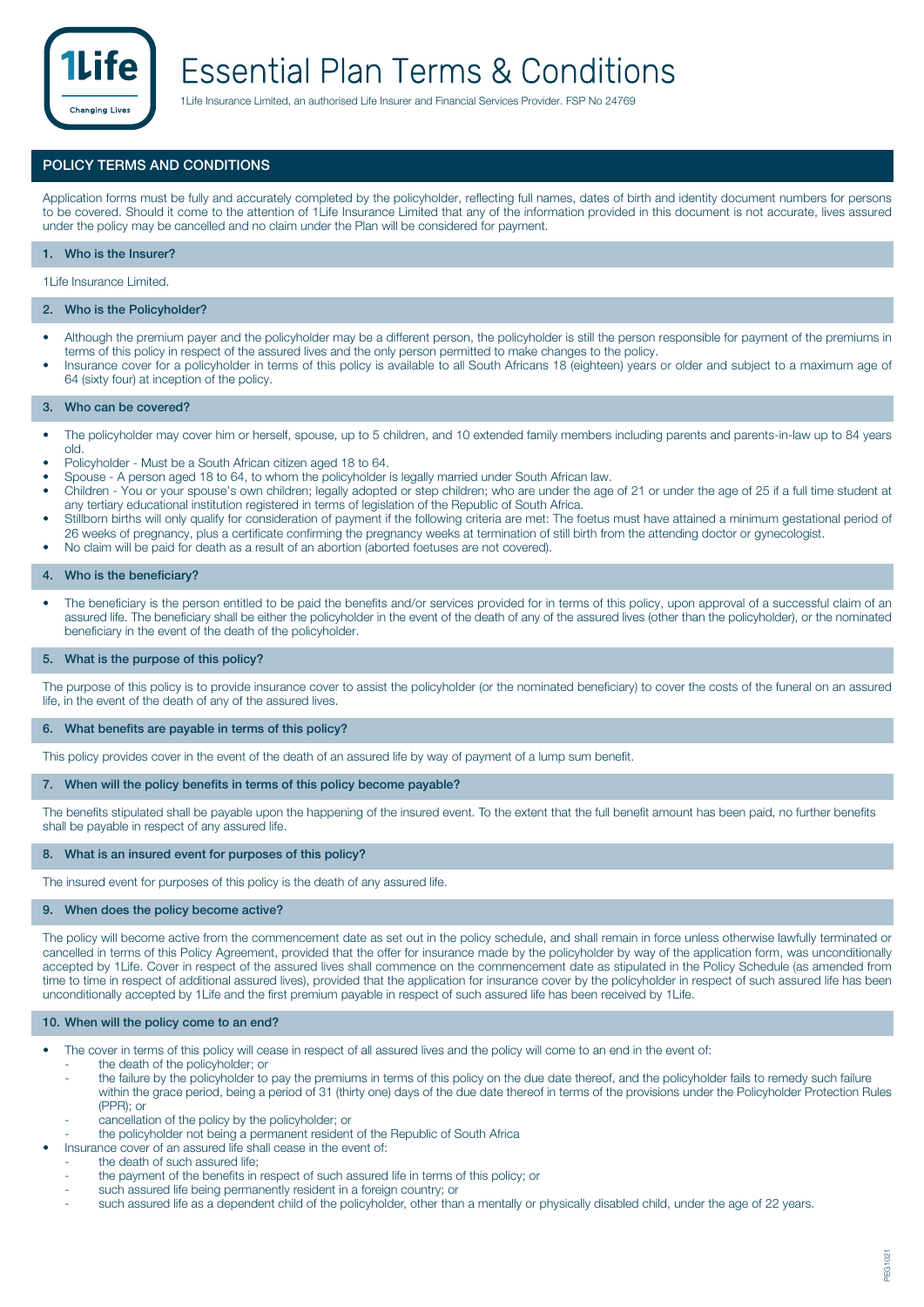

### Essential Plan Terms & Conditions (cont.)

1Life Insurance Limited, an authorised Life Insurer and Financial Services Provider. FSP No 24769

#### **POLICY TERMS AND CONDITIONS**

#### **11. What is the Burial Repatriation Benefit?**

• Provides transportation of the deceased from place of death to final funeral home closest to the place of burial within the borders of South Africa and adheres to cultural requirements in this respect. One family member may accompany the deceased during transport and accommodation of this member is catered for where relevant. Provides assistance with the legal requirements regarding funeral and claim procedures and advice on obtaining a death certificate and associated documents if necessary.

This benefit also provides referrals for the following services; however the costs associated with the selected or utilized services will need to be covered by the family:

- Referral to reputable funeral parlours for assistance with funeral or cremation arrangements.
- Referral to a pathologist or psychologist if required.
- Referral for special counselling relating to the loss of a child if required.
- Any person listed as a life covered under a valid policy qualifies for this benefit.
- To redeem this beneifit, please contact the following number 011 745 9106

#### **12. Does this policy have a cash value?**

• This policy has no cash or surrender value. You may not loan against this policy or cede this policy as security.

#### **13. Premiums**

- Premiums shall be payable monthly in advance to 1Life, in order to secure the benefits payable in terms of this policy.
- In the event of a claim, 1Life shall be entitled to deduct any outstanding premiums from the claim amount provided that the policy is still in force.

#### **14. What happens if I don't pay a premium?**

- Your cover will be cancelled if your debit order payment is not received within 31 days of the normal deduction date in terms of the provisions under the Policyholder Protection Rules (PPR).
- 1 Life may keep the policy active at its sole discretion.
- 1Life will endeavour to keep you covered by attempting to collect arrear premium/s through variable deduction date premium recovery process i.e. that we will process your outstanding premium/s following non-payment as soon as you have funds in your account
- Premiums paid to date will not be refunded

#### **15. Premium guarantee period**

• 1Life reserves the right to reassess and review the premiums on an ongoing basis in order to ensure that the policies remain actuarially sound.

#### **16. May the premiums be reviewed and increased by 1Life?**

1Life may review the premiums payable in terms of this policy at least annually, in order to ensure that the policy remains actuarially sound by providing 31 (thirty one) days written notice to the policyholder, prior to the premium increase being affected.

#### **17. Can I reinstate a policy which has lapsed?**

- A policy may be reinstated within two calendar months from the lapse date once an application for reinstatement has been received from the policyholder and approved by 1Life.
- 1Life at its sole discretion may approve the reinstatement based on the criteria set out by 1Life Insurance Limited which may change from time to time.

#### **18. How do I claim?**

All claims are to be completed and submitted to 1Life for evaluation.

- The claimant must complete all relevant documentation required by 1Life within 30 days.
- All outstanding premiums on the policy shall be offset against the claim amount.
- In accordance with the Policyholder Protection Rules, 1Life will within two business days after receiving all the required documents in respect of a claim, assess and validate the claim. In the event of a dispute on the claim, 1Life will have an additional 14 business days to further investigate the claim.

#### **19. How will my claim be paid?**

All claims will be paid in the currency of the Republic of South Africa.

#### **20. Why would a claim not be paid?**

1Life will not honour a claim which is directly or indirectly caused by:

- Wilful exposure to danger or participation in a criminal act.
- War, riots, terrorist activities, radioactivity or nuclear activities.
- Other conditions like non payment of premiums, policy lapse, cancellation, waiting periods etc.

#### **21. Can I make amendments to this policy?**

- Yes you can and any amendment will be subject to the current applicable premium rates of the policy.
- A successful amendment will be an endorsement to the policy.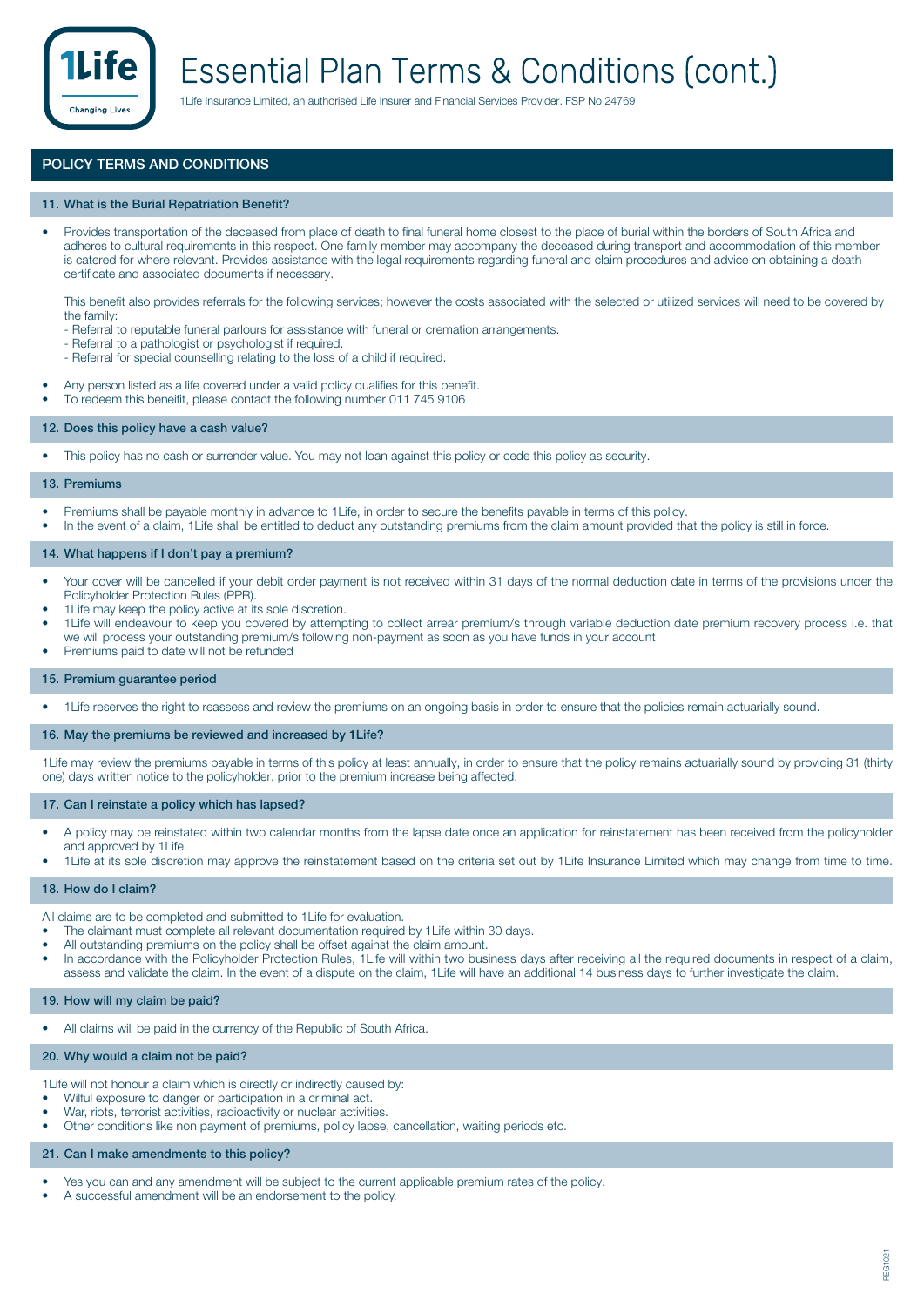

#### **POLICY TERMS AND CONDITIONS**

#### **22. What happens if I leave South Africa?**

- 1Life must be informed if an Assured life leaves South Africa for a period longer than 30 days or becomes a resident or citizen in or of another country. • At its sole discretion 1Life will decide whether the respective Assured life will retain the respective cover and under what conditions or premium the Assured
- life will remain on the policy.

#### **23. Exclusions and limitations: Under what circumstances will the benefits not be provided?**

- The exclusions and limitations shall be calculated with reference to the commencement date in respect of an assured life as stipulated in the Policy Schedule. No insurance cover shall be granted or benefits paid in the event of the death of any of the assured lives resulting directly or indirectly from, or which is attributable to suicide or attempted suicide by a member, during the first 12 months and 12 premiums, from the original commencement date of cover irrespective of whether such suicide or attempted suicide is the result of temporary or permanent insanity, mental illness, the influence of drugs or intoxication of the member.
- No insurance cover shall be granted or benefits paid in the event of the death of any of the assured lives resulting directly or indirectly from, or which is attributable to the transgression of the law.
- Stillborn births will only qualify for consideration of payment if the following criteria are met: The foetus must have attained a minimum gestational period of 26 weeks of pregnancy, plus a certificate confirming the pregnancy weeks at termination of still birth from the attending doctor or gynaecologist.
- No claim will be paid: (i) For death as a result of an abortion (aborted foetuses are not covered).

#### **24. Waiting periods**

- The waiting period for natural death on the funeral plan is 6 months and 6 paid premiums.
- If you have had existing cover within 31 days of taking up this policy, only the remaining waiting period on your existing cover will apply. Should there be no remaining waiting period left on your previous cover, then no additional waiting period will be applied to this policy.
- Where your cover is cancelled with us for a period greater than 2 months from the last day of the last month for which we received a premium payment, and if we agree to reinstate the policy, the standard waiting periods, for natural death, of 6 months and 6 paid premium, whichever comes first, will be applied.
- Where your cover is cancelled with us for a period of no more than 2 months from the last day of the month for which we received a premium payment. and if we agree to reinstate you on the same terms, we will not extend or reinstate your waiting periods, the waiting period originally agreed or any outstanding period will be applied.
- No waiting period applies for accidental death from the policy commencement date (after receipt of first premium).
- Accidental death means death caused directly or resulting from injuries sustained due to a sudden and unforeseen event (an accident) which occurs at an identifiable place and time and has a visible, violent and external cause and which results in the death of the assured life.
- Any addition of cover, benefits or members to the policy shall result in new waiting periods being applicable to the additional member(s), benefit(s) or cover.

#### **25. Medical examinations**

No medical examinations will be required in respect of any assured life for purposes of this policy.

#### **26. Maximum cover**

- The aggregated maximum insured cover per insured life under all policies is R50 000, subject to legislative maximum prescribed limits.
- No assured life may have insurance cover collectively exceeding R50 000 (Fifty Thousand Rands) with 1Life Insurance Limited.

#### **27. What currency and law apply to this policy?**

All payments to 1Life in respect of this policy must be made in the currency of the Republic of South Africa and any question of law arising under this policy shall be decided in accordance with the laws of the Republic of South Africa. All benefits payable in terms of this policy shall only be paid into a South African bank account.

#### **28. General conditions**

- I agree that should 1 Life accept this application, the acceptance will be conditional upon there having been no change to the facts on which the acceptance was based.
- I understand that if the first premium is not paid on or before the first debit order date, no cover will be provided and no claims will be payable under the policy for that period until the first premium is received in full by 1Life.
- This application does not create any obligation for 1Life until the application has been accepted in writing by 1Life.
- 1Life will not be liable for any errors and omissions made by the applicant or financial services provider on the signed application form.
- 1Life will not be held liable for any errors or omissions which may have occurred in the production or completion of this application.

#### **29. What is DebiCheck and how does it work?**

DebiCheck is a new way you control how certain debit orders are taken out of your bank account. You confirm this once, at the start of the contract. This is done to inform your bank that you give permission for the money to be taken from your account. The Debicheck system was designed by banks and according to the prescribed industry standards. The system is therefore secure. Your bank will communicate how you can securely and electronically confirm your debit orders. You will therefore need to ensure that your bank has your updated cell phone number and that all your contact details with the bank are up to date. 1Life will make use of the electronic confirmations via your mobile phone at the time of your sale or administration of policy. We will also offer you the option to confirm your DebiCheck via your phone app, online banking, ATM or at your bank within 48hrs of the sale or admin call. Your bank as well as 1Life will be able to assist you with any questions you may have. You can also visit www.debicheck.co.za for more information.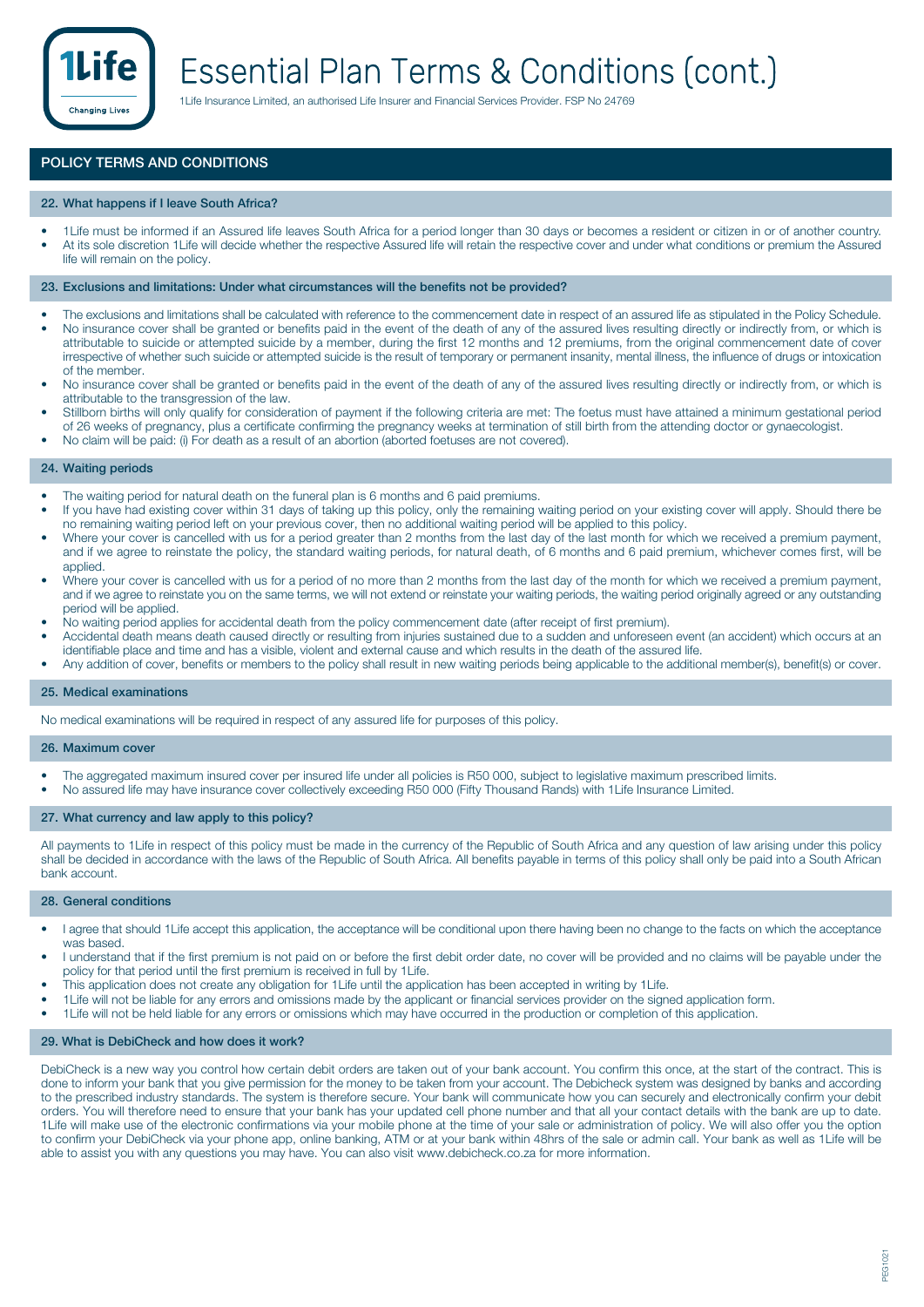

### Essential Plan Terms & Conditions (cont.)

1Life Insurance Limited, an authorised Life Insurer and Financial Services Provider. FSP No 24769

#### **POLICY TERMS AND CONDITIONS**

#### **30. Processing of Personal Information**

In order to provide you with our services, we are required to process your personal information and will do so in accordance with our business requirements and legal obligations. You acknowledge that your personal information may be verified and / or processed for insurance, financial services and risk management purposes by the TIH Group of Companies against any other reasonable and legitimate sources or databases. This is to ensure the accuracy and completeness of any personal information provided on an ongoing basis.

We will process your personal information for the following purposes:

- Quoting, underwriting, pricing, servicing and executing of insurance and other financial services.
- Assessing of financial and insurance risks.
- Assessing and processing of claims and complaints.<br>• Developing and improving of products and sensioes
- Developing and improving of products and services.
- Credit referencing and/or verifying of personal information.<br>• Fraud prevention and detection
- Fraud prevention and detection.
- Market research and statistical analysis.
- Auditing & record keeping.
- Compliance with legal and regulatory requirements.
- Sharing of information with service providers and other third parties with whom we engage or who render services to us, to process such information on our behalf.
- Sharing of insurance and claims information with other insurers and industry bodies for legitimate reasons, such as fraud prevention and claims validation.

We may transfer your personal information outside the borders of South Africa, if required, to provide any of the services.

You may access your personal information that we hold and may object to the processing of your personal information, or request us to correct any errors, or delete this information if there is no legitimate reason for us to maintain it. Please view our Privacy Policy and Access to Information Manual on our website for further information.

You have the right to complain to the Information Regulator if you feel we are unlawfully processing personal information. The Information Regulator's details can be found by visiting https://www.justice.gov.za/inforeg/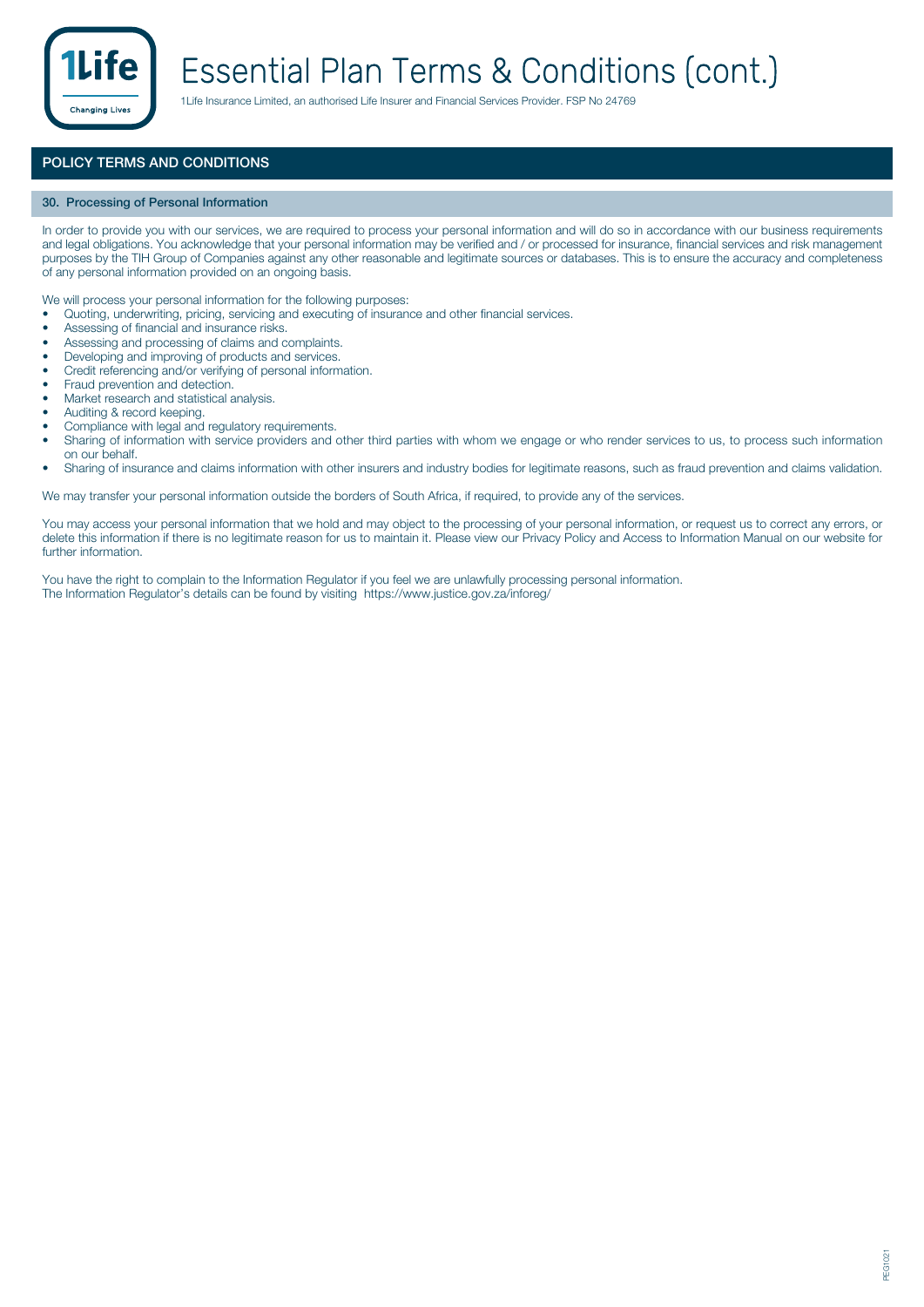### **Disclosures**

1Life Insurance Limited, an authorised Life Insurer and Financial Services Provider. FSP No 24769

#### **ABOUT YOUR ADMINISTRATOR**

**Changing Lives** 

| a.<br>b. | <b>Product Supplier:</b><br><b>FSP Number:</b>                 | 360 Administration & Systems (Pty) Ltd<br>46184 |  |  |  |
|----------|----------------------------------------------------------------|-------------------------------------------------|--|--|--|
| C.       | <b>Registration Number:</b>                                    | 2014/090645/07                                  |  |  |  |
| d.       | <b>Physical Address:</b>                                       | 1st Floor, East Wing, Block 2,                  |  |  |  |
|          |                                                                | Boskruin Village Office Park,                   |  |  |  |
|          |                                                                | President Fouche Road, Boskruin,                |  |  |  |
|          |                                                                | 2188                                            |  |  |  |
| е.       | Telephone:                                                     | 011 568 0380                                    |  |  |  |
| f.       | Fax:                                                           | 011 388 3992                                    |  |  |  |
| g.       | Compliance Officer:                                            | Oakes Financial Consulting                      |  |  |  |
|          |                                                                | <b>Block C Surrey Circle,</b>                   |  |  |  |
|          |                                                                | 337 Surrey Avenue, Ferndale 2194                |  |  |  |
|          |                                                                | Tel: (011) 5681493                              |  |  |  |
|          |                                                                | Fax: 086 6897235                                |  |  |  |
|          |                                                                | E-mail: danie@oakesconsult.com                  |  |  |  |
| h.       | The Administrator is licensed to provide advice and render     |                                                 |  |  |  |
|          | intermediary services on long term insurance category A and B. |                                                 |  |  |  |
| İ.       | The Administrator has professional indemnity cover in place.   |                                                 |  |  |  |

j. Representatives, who currently do not meet the minimum experience and / or qualification requirements as set by the FAIS Act, render services under management supervision as provided for in the FAIS Act.

#### **ABOUT YOUR UNDERWRITER / PRODUCT SUPPLIER**

#### a. Product Supplier: 1Life Insurance Limited<br>b. ESP Number: 24769

- b. FSP Number: 24769<br>
c. Registration Number: 2005/027193/06
- c. Registration Number: 2005/027193/06<br>d. Physical Address: Auto & General Park,
- d. Physical Address:

e. Postal Address: Johannesburg, 2000<br>Website:

- 
- h. Compliance Officer:
- Website: www.1Life.co.za<br>Telephone: (011) 428 1405 g. Telephone: (011) 428 1405<br>h. Compliance Officer: PO Box 11250. Johannesburg, 2000 Tel: 0860 99 99 54

Fax: (011) 489 4381 E-mail: compliance@1Lifefuneral.co.za

1 Telesure Lane, Riverglen,

Dainfern, 2191<br>PO Box 11250

- i. The product supplier is an authorised life insurer and financial services provider.
- The product supplier has professional indemnity cover in place.

#### **PRODUCTS PROVIDED**

The product supplier offers funeral, pure life, disability and dread disease products. These are risk products only and do not contain surrender values.

#### **COOLING-OFF PERIOD**

You have 31 (thirty one) days from the date you receive confirmation that your policy has been accepted by 1Life to cancel your policy.

#### **QUERIES AND COMPLAINTS**

The product supplier will try to resolve policyholder queries and complaints in an efficient, speedy, and fair manner. We will make printed recordings of any telephone discussions (where applicable) available to the client on request.

#### **HOW WE HANDLE ENQUIRY OR COMPLAINT**

#### **STEP 1 - Contact the client services department**

Should you have any complaints regarding the following, you may be requested to submit your complaint in writing together with any supporting documentation:

- a. The administration of your policy, for example problems with your debit order, incorrect information on your policy schedule or complaints against the consultant that sold you the policy; or
- b. Claims on your policy, for example a claim lodged is taking too long or has been repudiated.

#### **Client Services Manager**

PO Box 11250, Johannesburg, 2000 Tel: 0860 10 51 94 Fax: 0860 10 51 97 Email: clientservices@1lifefuneral.co.za

#### **STEP 2 - Contact the Complaints Department**

Contact the Internal Dispute Resolution Department If the matter is still not resolved to your satisfaction, please contact our internal dispute resolution department, the details are as follows: **Internal Dispute Resolution Department** PO Box 11250, Johannesburg, 2000 Tel: 0860 10 54 31 Fax: 0860 10 51 97

Email: complaints@1lifefuneral.co.za

#### **Contact the Compliance Department:**

Should you believe that the insurer has contravened any regulatory or statutory requirement, in that, the financial service was not rendered honestly, fairly, with due skill, care and diligence, and in the interests of you the client, please contact the Compliance department.

#### **Compliance department**

Tel: 0860 99 99 54 Fax: (011) 489 4381 Email: compliance@1Lifefuneral.co.za

#### **STEP 3 - Contact the Long-term Insurance Ombudsman or the FAIS Ombudsman (where applicable)**

Should your complaint not be resolved to your satisfaction or if we failed to timeously respond to your complaint, you may submit your complaint to the FAIS Ombudsman, or the Ombudsman for Long-term Insurance, whichever applicable.

a. The Ombudsman for Long-term Insurance provides consumers with a free dispute resolution mechanism. It mediates between subscribing members such as the insurer and policyholders regarding insurance contracts.

#### **Ombudsman for Long-Term Insurance**

Private Bag X45, Claremont, Cape Town, 7735 Tel: (021) 657 5000 Fax: (021) 657 0951 E-mail: info@ombud.co.za Website: http://www.ombud.co.za

b. The FAIS Ombudsman is an independent and impartial dispute resolution tribunal which investigates, considers and disposes of complaints by consumers against Financial Services Providers. For example, the way a policy was sold or how a service was provided. **FAIS Ombudsman**

PO Box 74571 Lynnwood Ridge, 0040 Tel: (012) 762 5000 Fax: (012) 348 3447 Sharecall: 0860 FAISOM (0860 32 47 66) E-mail address: info@faisombud.co.za Website: http://www.faisombud.co.za